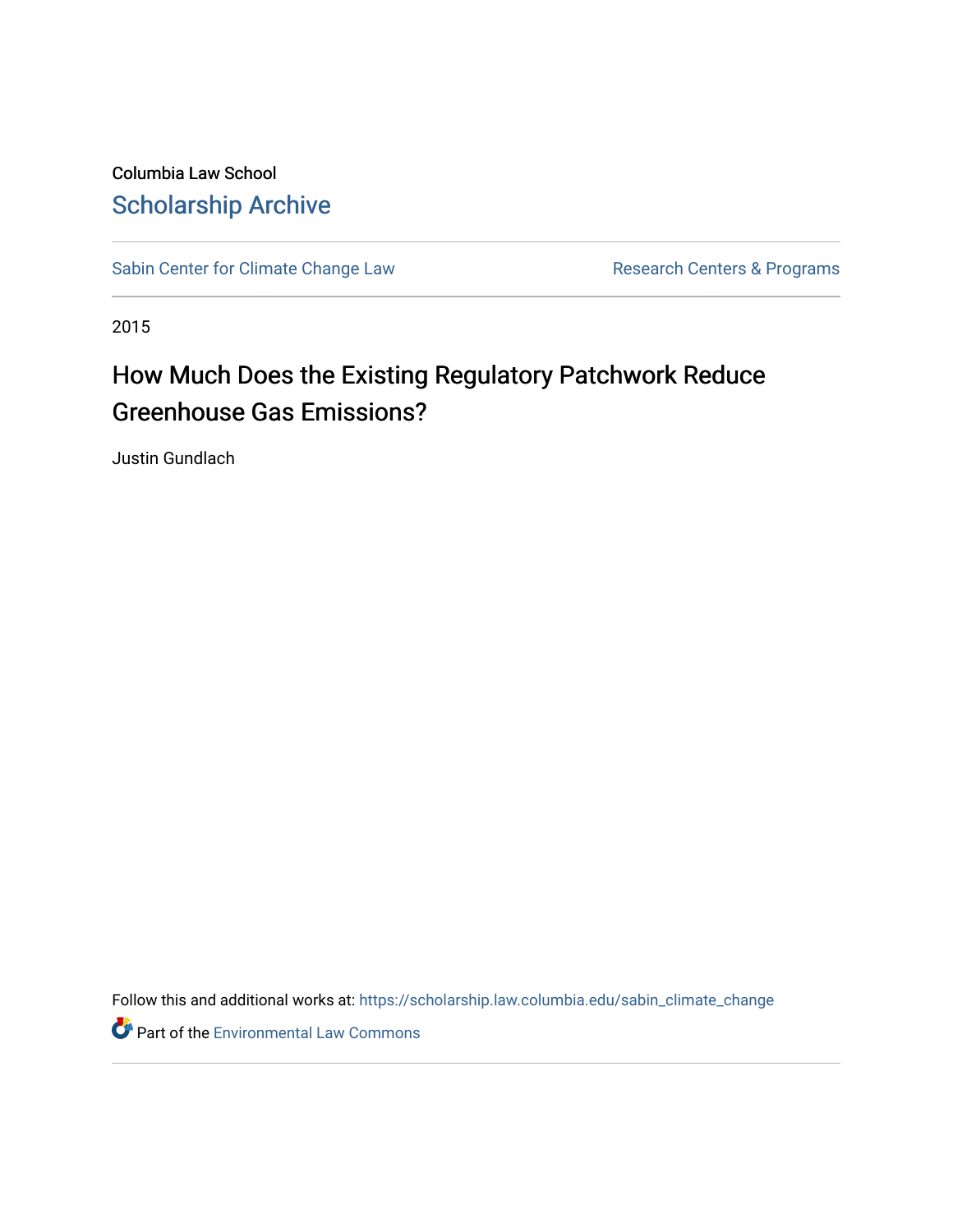

SABIN CENTER FOR CLIMATE CHANGE LAW

# **HOW MUCH DOES THE EXISTING REGULATORY PATCHWORK REDUCE U.S. GREENHOUSE GAS EMISSIONS?**

By Justin Gundlach

November 2015

Electronic copy available at: http://ssrn.com/abstract=2719221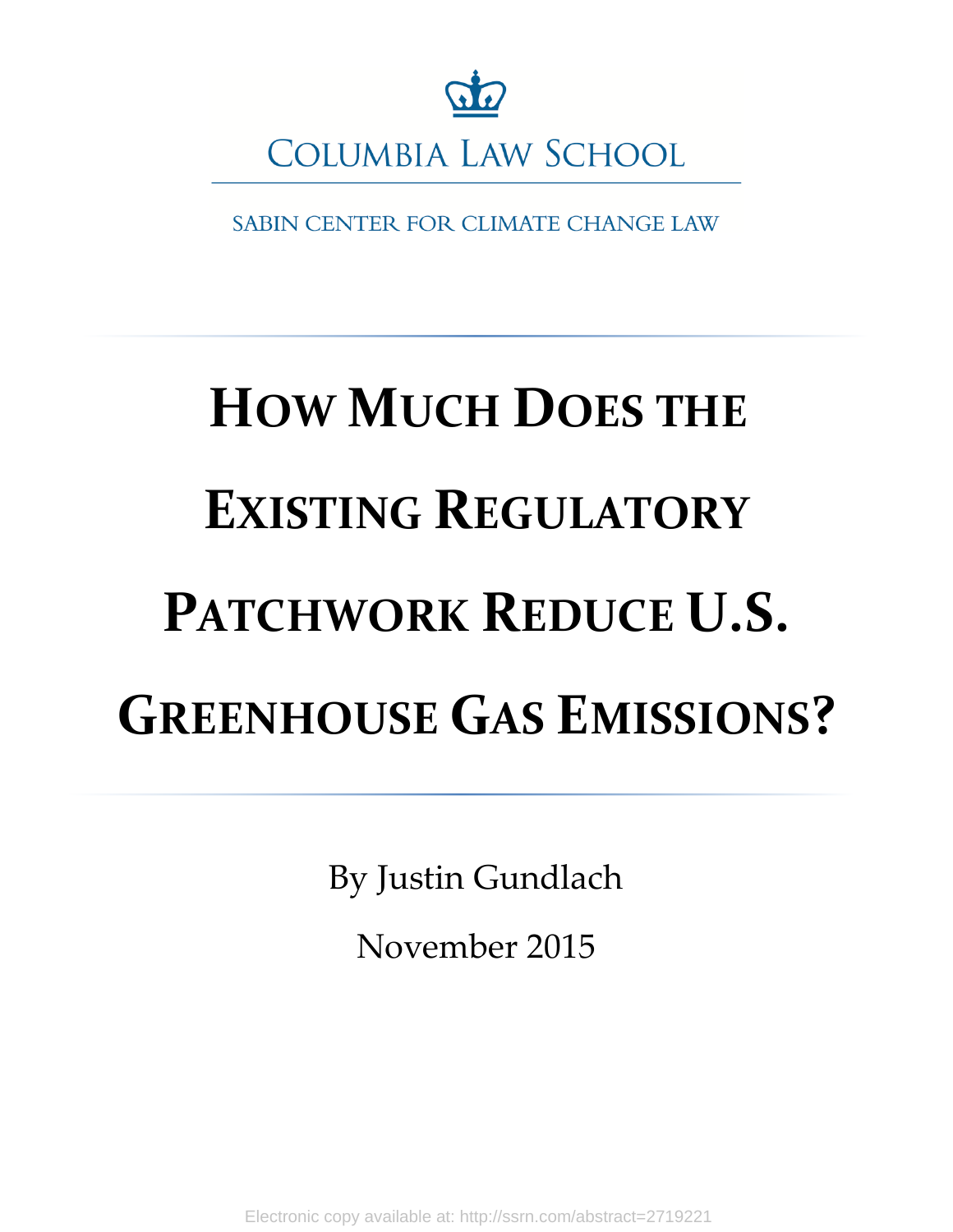© 2015 Sabin Center for Climate Change Law, Columbia Law School

The Sabin Center for Climate Change Law develops legal techniques to fight climate change, trains law students and lawyers in their use, and provides the legal profession and the public with up-to-date resources on key topics in climate law and regulation. It works closely with the scientists at Columbia University's Earth Institute and with a wide range of governmental, nongovernmental and academic organizations.

Sabin Center for Climate Change Law Columbia Law School 435 West 116th Street New York, NY 10027 **Tel:** +1 (212) 854-3287 **Email:** columbiaclimate@gmail.com **Web:** http://www.ColumbiaClimateLaw.com **Twitter:** @ColumbiaClimate **Blog:** <http://blogs.law.columbia.edu/climatechange>

*Disclaimer: This paper is the responsibility of The Sabin Center for Climate Change Law alone, and does not reflect the views of Columbia Law School or Columbia University. This paper is an academic study provided for informational purposes only and does not constitute legal advice. Transmission of the information is not intended to create, and the receipt does not constitute, an attorney-client relationship between sender and receiver. No party should act or rely on any information contained in this White Paper without first seeking the advice of an attorney.* 

About the author: Justin Gundlach is the 2015–2017 Climate Law Fellow at the Sabin Center. He can be reached at justin.gundlach@law.columbia.edu.

Acknowledgments: Many thanks to Arijit Sen and Nicolas Cerkez for valuable research assistance, to Michael Carim for an early discussion of sources and approaches, and to Michael Gerrard for helpful questions and comments on an early draft.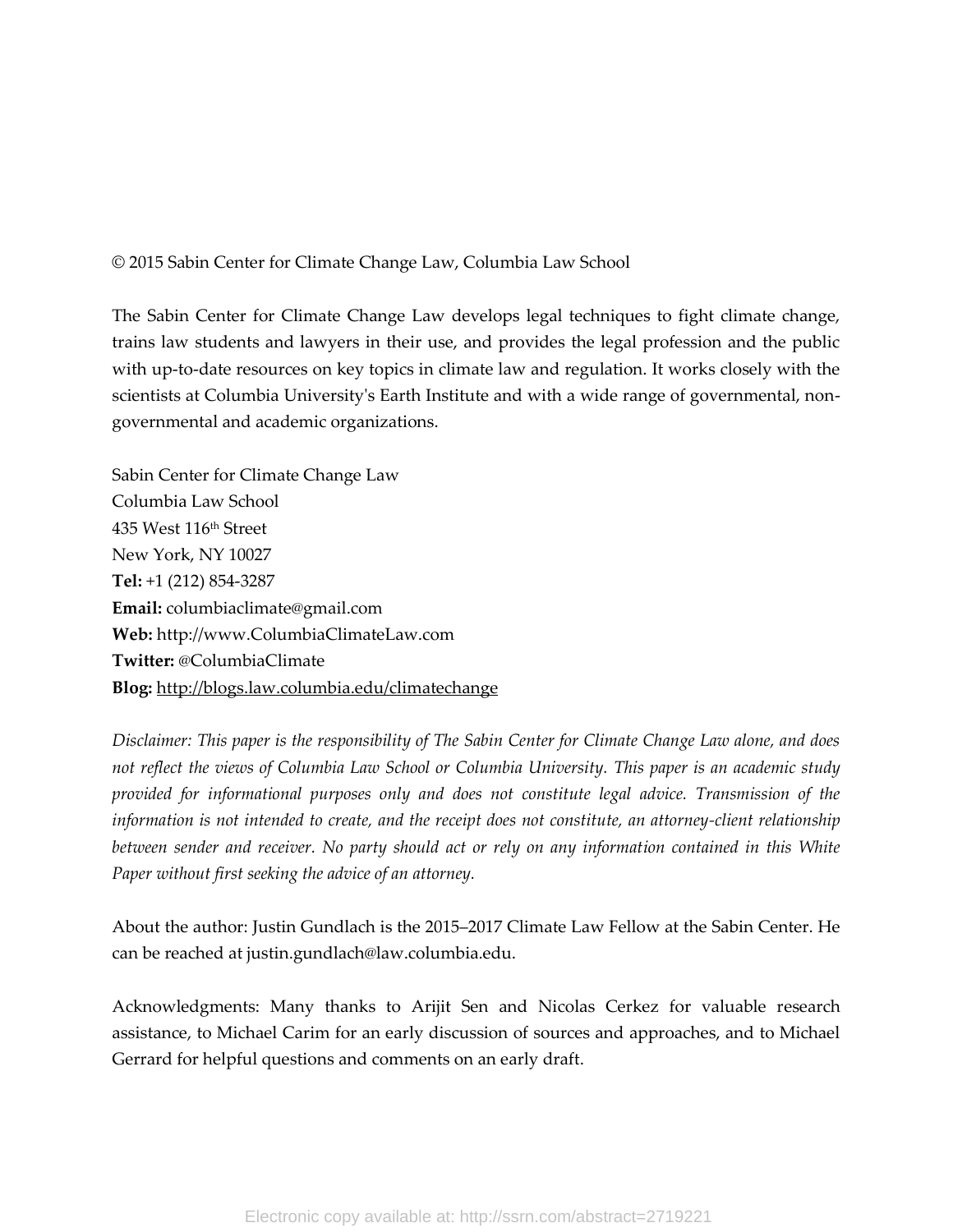## **EXECUTIVE SUMMARY**

This paper offers an answer to the question, "What levels of greenhouse gas ("GHG") emissions reduction do the constituent programs in the U.S.'s existing regulatory patchwork achieve?" Its answer represents an attempt to measure the same effect from eight regulatory interventions: EPA's Prevention of Significant Deterioration program, as it is expected to operate following the Supreme Court's UARG v. EPA decision in 2014; EPA's Clean Power Plan; EPA's renewable fuel standard; the federal Corporate Average Fuel Economy standards for light, medium, and heavy duty vehicles; the renewable electricity generation Production Tax Credit and Investment Tax Credit; the Regional Greenhouse Gas Initiative, which encompasses 9 states in the mid-Atlantic and Northeast; California's Global Warming Solutions Act of 2006, Assembly Bill 32; and state renewable portfolio standards. Notably, though it seeks to measure the same effect of diverse policies, this paper does not purport to measure the aggregated net effects of those policies on GHG emissions.

Most important among its conclusions are the following. First, federal CAFE standards, the Clean Power Plan, and state renewable portfolio standards will be crucial for achieving emissions reduction goals. Second, the reductions available from the renewable fuel standard are uncertain and highly contentious. And third—an important subtext—the effectiveness (and costeffectiveness) of this patchwork of programs is unwieldy *even to measure*, much less to ensure.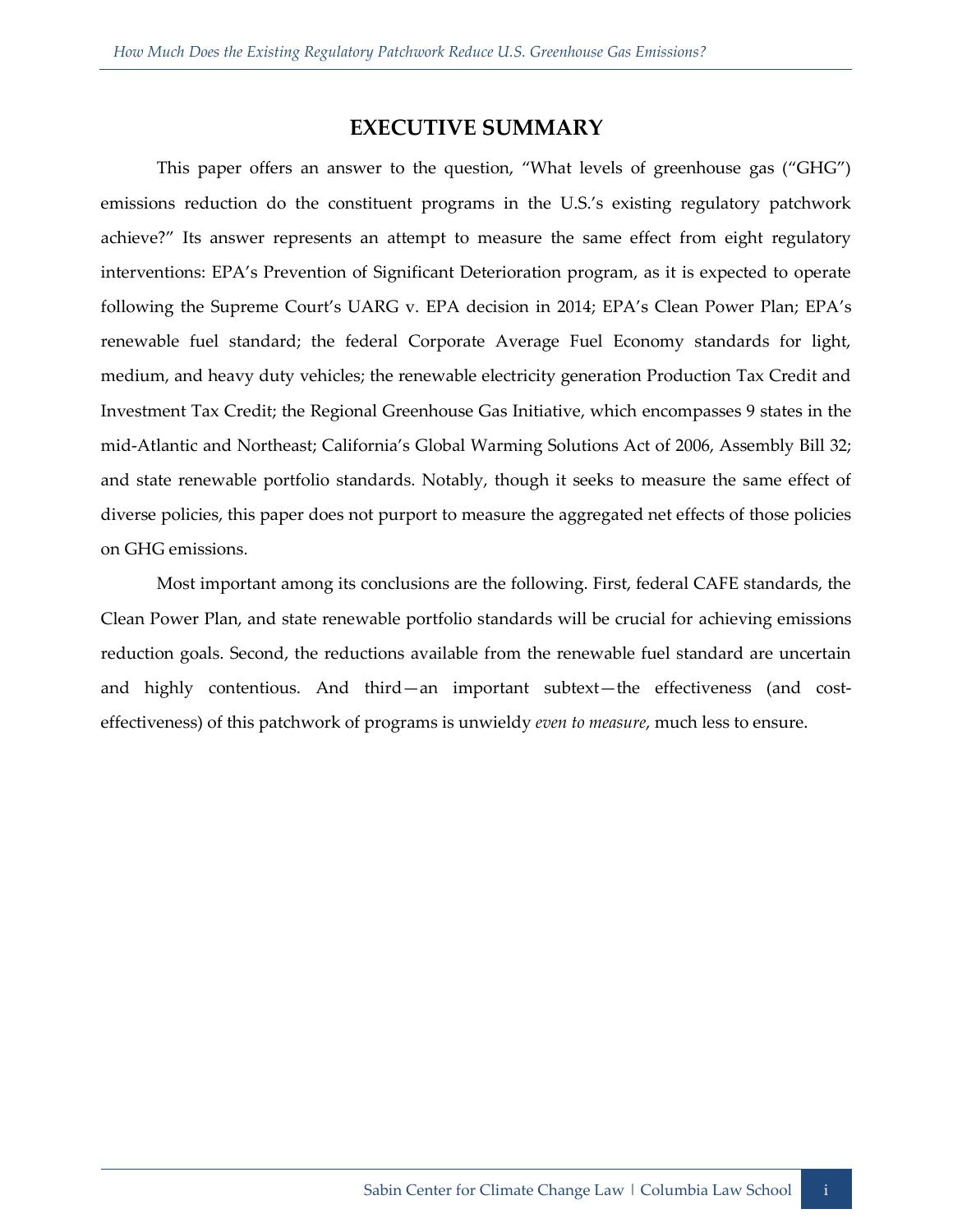# **CONTENTS**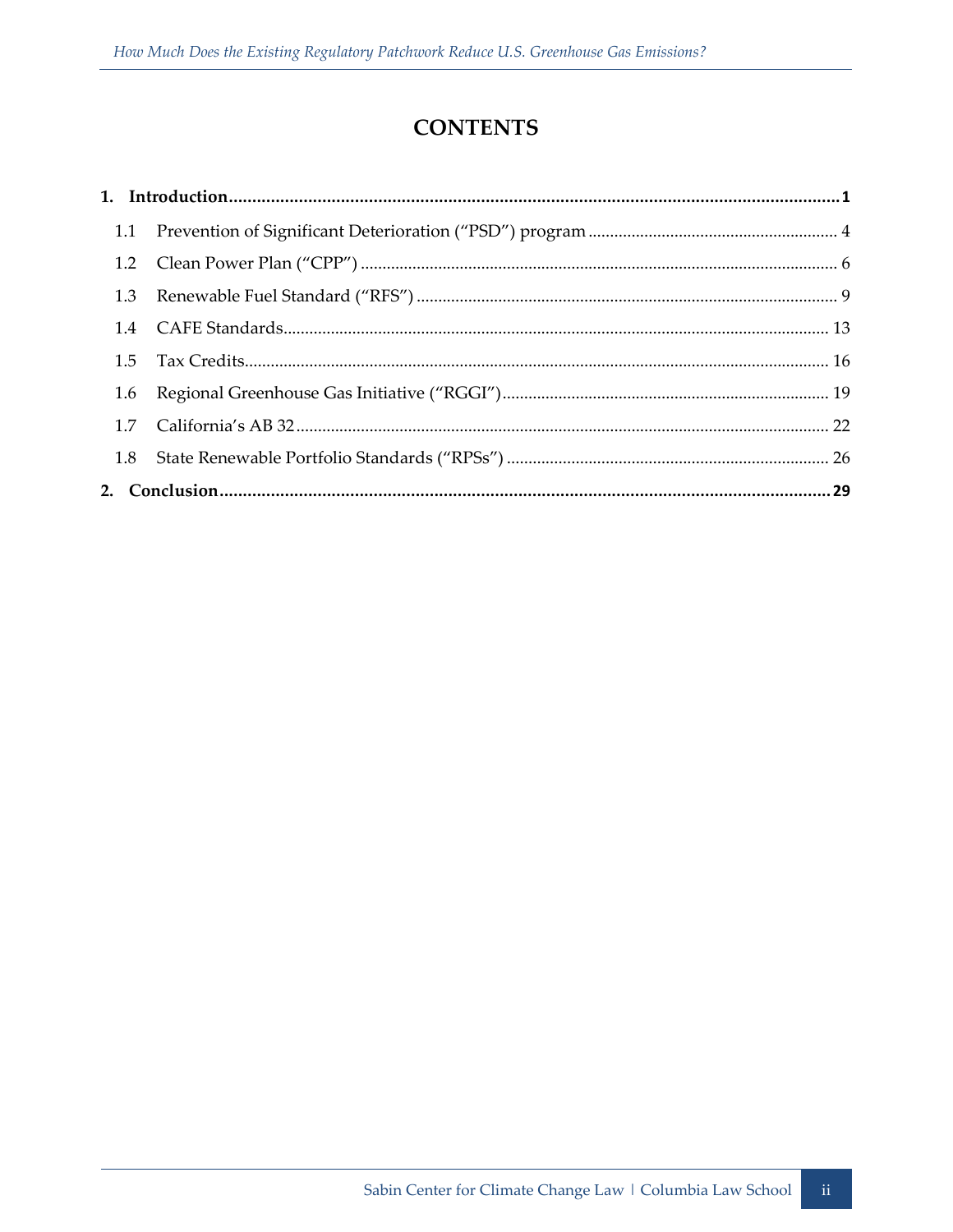#### **1. INTRODUCTION**

<span id="page-5-0"></span>This paper offers an answer to the question, "What levels of greenhouse gas ("GHG") emissions<sup>1</sup> reduction do the constituent programs in the U.S.'s existing regulatory patchwork achieve?" Its answer represents an attempt to measure the same effect from a diverse set of regulatory schemes that operate differently from one another and interact in ways that are difficult to measure. Its answer is thus laden with caveats,<sup>2</sup> but is nonetheless valuable because it offers a basis for comparison with policy alternatives. Notably, though the U.S. Energy Information Administration ("EIA")'s list of data outputs has included estimated GHG emissions from various sectors since 1993,<sup>3</sup> those outputs draw on a National Energy Modeling System that does not isolate the effects of particular policies.<sup>4</sup>

The eight regulatory interventions considered here are: EPA's Prevention of Significant Deterioration ("PSD") program, as it is expected to operate following the Supreme Court's *UARG v. EPA* decision in 2014; EPA's Clean Power Plan (the "CPP"); EPA's renewable fuel standard; the federal Corporate Average Fuel Economy ("CAFE") standard for light duty vehicles; the renewable electricity generation Production Tax Credit ("PTC") and Investment Tax Credit ("ITC"); the Regional Greenhouse Gas Initiative ("RGGI"), which encompasses 9 states in the mid-Atlantic and Northeast; California's Global Warming Solutions Act of 2006, Assembly Bill 32 ("AB

<sup>&</sup>lt;sup>1</sup> The six gases counted toward CO<sub>2</sub>e are carbon dioxide (CO<sub>2</sub>), methane (CH<sub>4</sub>), nitrous oxide (N<sub>2</sub>O), hydrofluorocarbons (HFCs), perfluorocarbons (PFCs), and sulphur hexafluoride (SF6). The Intergovernmental Panel on Climate Change updated its specification of their "global warming potentials" or GWPs in the Second, Fourth, and Fifth Assessment Reports. This paper discusses volumes of these gases in terms of their GWP relative to CO2, written as "CO2e".

<sup>&</sup>lt;sup>2</sup> Perhaps the most important caveat is that its estimates do not identify how the various interventions overlap, even though they certainly do—for instance, EPA's Clean Power Plan assumes the reductions achieved by the Regional Greenhouse Gas Initiative and California's cap and trade scheme. Thus, were this paper to add its estimates together, it would be guilty of some amount of double-counting. *Cf.* WORLD RESOURCES INSTITUTE, GREENHOUSE GAS PROTOCOL, POLICY AND ACTION STANDARD 13 (Nov. 2014), http://bit.ly/1KU3kaf ("Results should also not be aggregated across policies if the methodologies, assumptions, and data sources are not comparable or if the baseline scenarios developed for each policy were not developed to enable accurate aggregation").

<sup>3</sup> *See* Energy Policy Act of 1992, Pub. L. No. 102-486, 106 Stat. 2777 § 1605(b) (1992).

<sup>4</sup> *See* EIA, ANNUAL ENERGY OUTLOOK 2015, at 200–224 (2015) (Appendix A: Handling of federal and selected state legislation and regulations in the AEO); *see also* Michael Wara, *Instrument Choice, Carbon Emissions, and Information*, 4 MICH. J. ENVTL. & ADMIN. L. 261 (2015) (identifying general inaccuracy and consistent upward bias in NEMS GHG emissions projections since mid-1990s).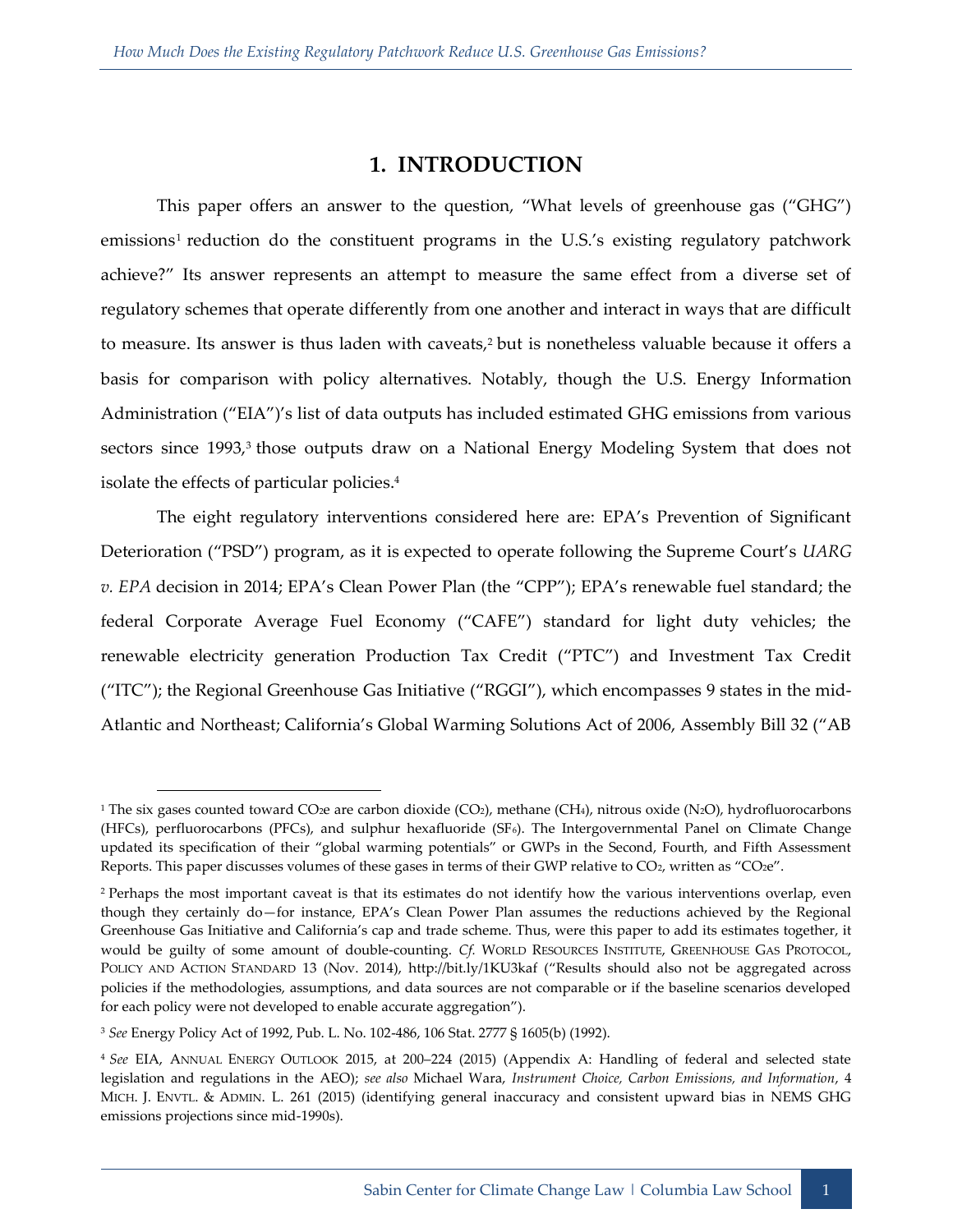32"); and state renewable portfolio standards ("RPSs"). Table 1, below, summarizes this paper's conclusions.

| Regulatory<br>intervention |                    | (i)<br><b>Resulting Annual</b><br><b>Reduction of</b><br><b>US GHG Emissions</b><br>(Mt CO <sub>2</sub> e) | (ii)<br>$$ as of<br>Year | (iii)<br><b>Degree of Certainty</b><br>Regarding Estimate in (i) |
|----------------------------|--------------------|------------------------------------------------------------------------------------------------------------|--------------------------|------------------------------------------------------------------|
| 1.                         | <b>PSD</b>         | >0                                                                                                         | 2020                     | High                                                             |
| 2.                         | <b>CPP</b>         | 74                                                                                                         | 2020                     | Med-High                                                         |
|                            |                    | 375                                                                                                        | 2030                     | Medium                                                           |
| 3.                         | <b>RFS</b>         | 100 > RFS > 0                                                                                              | 2022                     | Low                                                              |
| $\overline{4}$ .           | <b>CAFE</b>        | 68                                                                                                         | 2020                     | Medium                                                           |
|                            |                    | 497                                                                                                        | 2035                     | Low-Med                                                          |
| 5.                         | <b>Tax Credits</b> | 16                                                                                                         | 2015                     | Medium                                                           |
| 6.                         | <b>RGGI</b>        | 5                                                                                                          | 2015                     | Med-High                                                         |
| 7.                         | AB 32              | 78                                                                                                         | 2020                     | High                                                             |
|                            |                    | 291                                                                                                        | 2030                     | Med-High                                                         |
| 8.                         | <b>RPSs</b>        | 225                                                                                                        | 2010                     | Medium                                                           |

#### **Table 1. Summary of Conclusions**

Before discussing particular policies, however, it is useful to set this paper before the backdrop of the Intended Nationally Determined Contribution ("INDC") that the Obama Administration recently submitted to the United Nations, which commits to reducing GHG emissions to 17% below 2005 levels by 2020, and to 26–28% below 2005 levels by 20255—meaning that U.S. sources will aim to emit no more than 4,980 million metric tons ("Mt") of CO<sub>2</sub>e in 2020 and no more than 4,440–4,560 in 2030. This in turn means achieving reductions of about 520 Mt CO2e in 2020 and 955–1075 in 2030.

<sup>5</sup> UNITED STATES, INTENDED NATIONALLY DETERMINED CONTRIBUTION (Mar. 2015), http://bit.ly/1xTpzr1.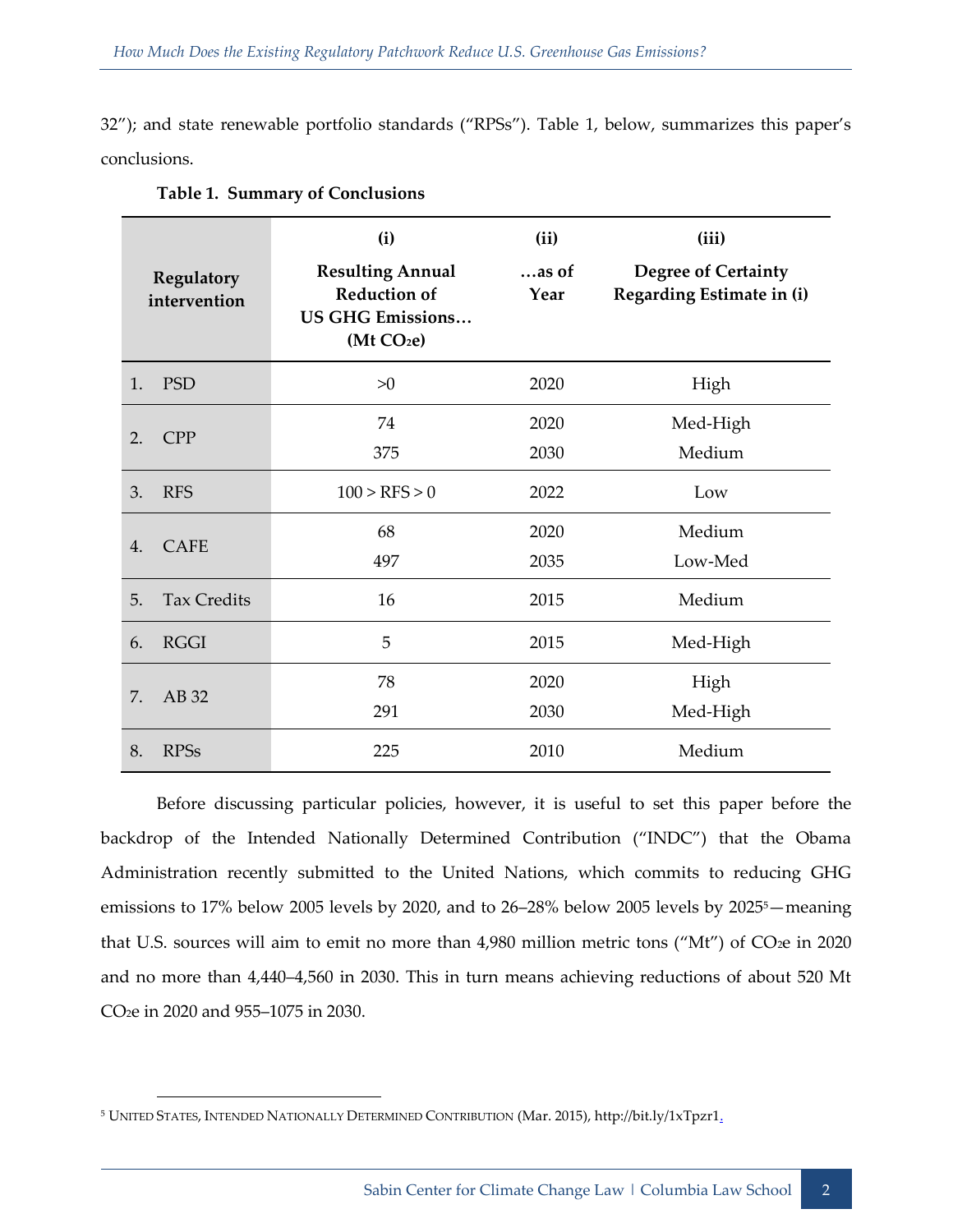Notably, the Obama Administration's 2014 Climate Action Report connects the INDC's numeric target to the policies it references by quantifying the effects of several of those policies much in the way this paper seeks to do.<sup>6</sup> However, the Climate Action Report does not explain its methodology for arriving at its list of estimates, except to say that "[m]itigation levels and projections are estimated using a range of methodologies and assumptions."<sup>7</sup> Thus, this paper cannot account for the differences between its estimated annual emissions reductions as of 2020 for, say, CAFE standards or the RFS, which the Climate Action Report counts as 273.7 Mt CO<sub>2e</sub> and 138.4 Mt CO<sub>2</sub>e respectively.<sup>8</sup> In any case, there seems to be broad agreement on a key point between the estimates in Table 1, the Climate Action Report, and also the Center for Climate and Energy Solutions' rough tally of reductions: federal CAFE standards and the CPP (which draws heavily upon state RPSs) will be crucial for achieving the INDC.<sup>9</sup> These comparisons also highlight the contentious nature of contributions expected from the RFS, and the potential for disparity among projections of GHG reduction efforts in general.

Turning to how this paper derived its estimates: the numbers offered in Table 1 derive from answers to the following constituent questions for each regulatory intervention: Does it reduce GHG emissions? By how much? And how certain are we about that amount? Each intervention is described and its GHG emissions impact considered in turn below.

7 *Id.* at 118.

-

8 *Id.* at 119.

<sup>6</sup> U.S. DEPARTMENT OF STATE, 2014 CLIMATE ACTION REPORT 119–126 (2014), http://bit.ly/1LELyFf ("[This report] outlines how U.S. action on climate change puts the United States on a path to reach the ambitious but achievable goal of reducing U.S. greenhouse gas emissions in the range of 17 percent below 2005 levels by 2020."). The 2014 Report also serves as the First Biennial Report of the U.S. and the Sixth National Communication of the U.S. under the United Nations Framework Convention on Climate Change.

<sup>9</sup> That tally anticipates 10.1% of the 26–28% total will come from the CPP, a further 4.7–8.2% from new regulations of methane, hydrofluorocarbons, and vehicle emissions, and the remaining 3.3–6.1% from an assortment of further measures in the industrial and agricultural sectors. Center for Climate and Energy Solutions, Achieving the United States' Intended Nationally Determined Contribution 2 (June 2015), *citing* KARL HAUSKER, WORLD RESOURCES INSTITUTE, DELIVERING ON THE U.S. CLIMATE COMMITMENT: A 10-POINT PLAN TOWARD A LOW-CARBON FUTURE (May 2015), http://bit.ly/1jRWs1u, *and* DOUG BOUCHER, UNION OF CONCERNED SCIENTISTS, HALFWAY THERE? WHAT THE LAND SECTOR CAN CONTRIBUTE TO CLOSING THE EMISSIONS GAP (Jan. 2015), http://bit.ly/20aIGHN.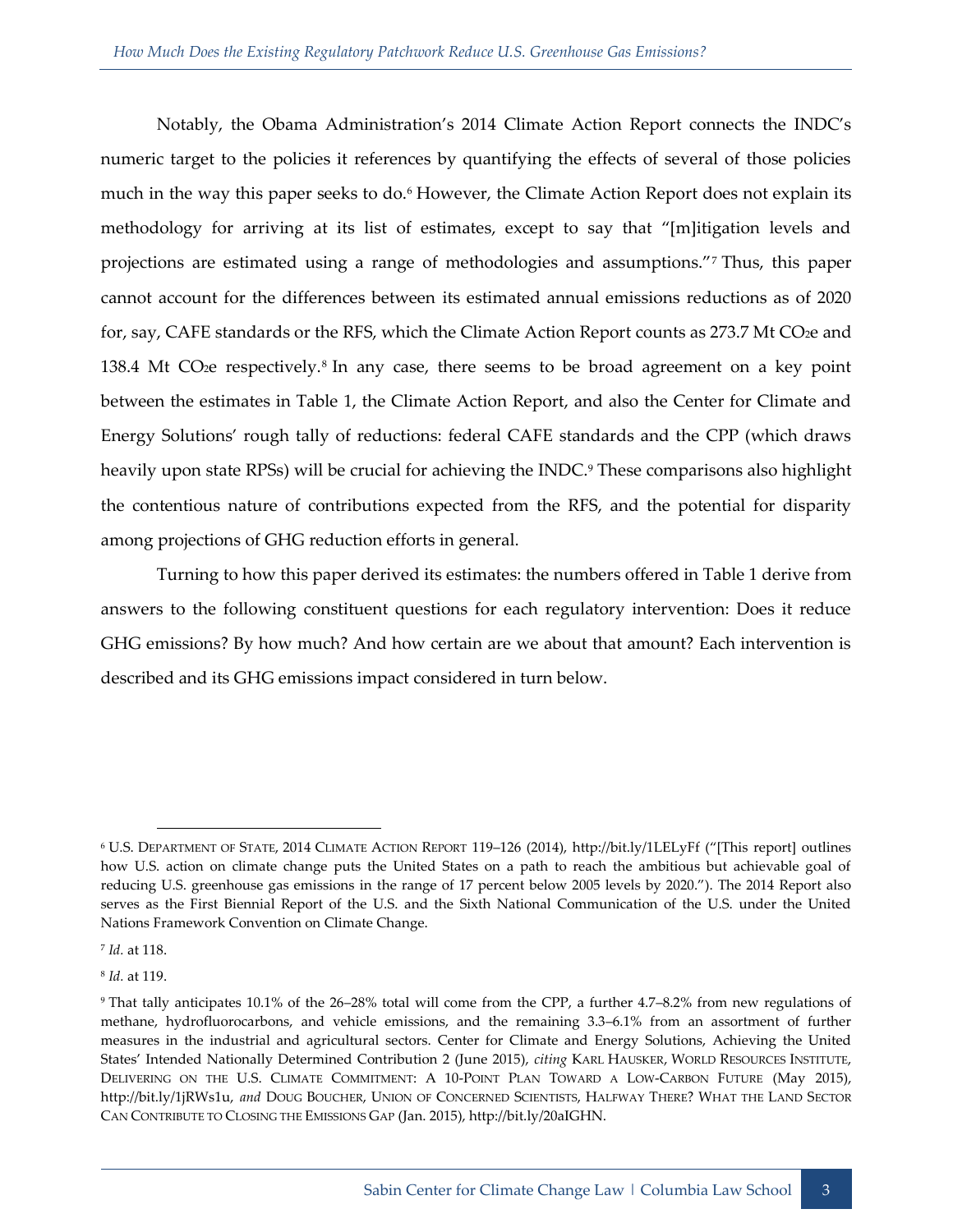# <span id="page-8-0"></span>**1.1 Prevention of Significant Deterioration ("PSD") program**

The 1977 Amendments to the Clean Air Act of 1970 imposed a check—the PSD program on building or modifying "major stationary" emitting facilities in locations where the facility would significantly increase emissions and thereby reduce air quality.<sup>10</sup> That program requires emitters of pollution to integrate the best available pollution control technology ("BACT") into their new or modified facility's design and operation. Compliance means receipt of a permit and authorization to pollute, albeit to a lesser degree than would occur without whatever BACT was employed.

When EPA concluded in 2009 that 1) GHG emissions endanger human health and welfare,<sup>11</sup> and 2) motor vehicle emissions of GHGs cause or contribute to that endangerment,<sup>12</sup> it started the wheels of the Clean Air Act turning toward GHG emissions regulation. That is, these Findings required EPA to regulate GHG emissions pursuant to the Act's various components, including the PSD program. In response, EPA issued the Timing and Tailoring Rules.<sup>13</sup> The first set out the process by which EPA would implement the Act's various requirements, and the second sought to avoid the "absurd results" of simply regulating GHG emissions in exactly the same way as criteria pollutants like sulfur dioxide.<sup>14</sup> More specifically, the Tailoring Rule set out Steps by which the PSD program would be brought to bear on GHG emitters. It called Step 1 sources "anyway" sources because their emission of GHGs in excess of the Rule's thresholds would not require them to seek PSD permits—they had to do so anyway because they emitted criteria pollutants in excess of statutory thresholds. Step 2 sources would be new to the PSD program, however, because they did not emit criteria pollutants in excess of the statutory thresholds of 100 or 250 tons per year

<sup>10</sup> Clean Air Act Amendments of 1977, Pub. L. No. 95-95, 91 Stat. 685 (1977).

<sup>&</sup>lt;sup>11</sup> Endangerment and Cause or Contribute Findings for Greenhouse Gases Under Section 202(a) of the Clean Air Act, 74 Fed. Reg. 66496 (Dec. 15, 2009).

<sup>12</sup> *Id.*

<sup>&</sup>lt;sup>13</sup> Prevention of Significant Deterioration and Title V Greenhouse Gas Tailoring Rule, 75 Fed. Reg. 31514 (June 3, 2010).

<sup>14</sup> *See* Coalition for Responsible Regulation v. EPA, 684 F.3d 102, 118–19 n.173 (D.C. Cir. 2012) ("under the 'absurd results' doctrine, EPA concluded that the PSD and Title V programs 'should not [immediately] be read to apply to all [greenhouse gas] sources at or above the 100/250 tpy threshold.' Tailoring Rule, 75 Fed. Reg. at 31,554.") (brackets in original).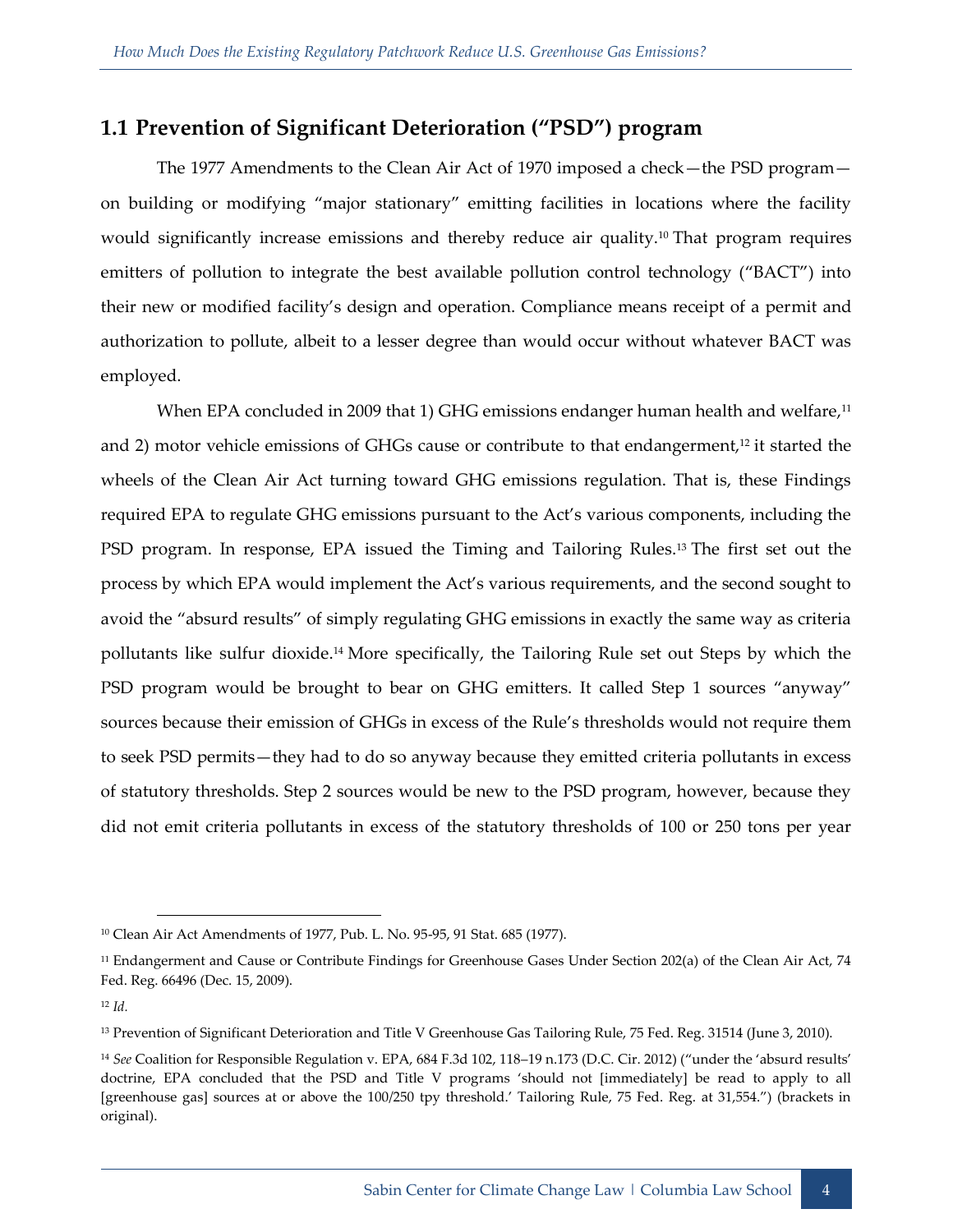("tpy"), but they did emit GHGs in excess of the 100,000 tpy threshold set by EPA's rule. Step 3 would widen the PSD program's scope further still.

The Rules were litigated up to the Supreme Court, which rejected 5-4 EPA's basis for imposing Steps beyond Step 1, but also upheld by a vote of 7-2 EPA's Rule as it applied to Step 1 or "anyway" sources.<sup>15</sup> EPA is now responding to the Court's ruling,<sup>16</sup> as interpreted by the D.C. Circuit,<sup>17</sup> and is expected to issue a revised Rule that limits the PSD program's scope to "anyway" GHG-emitters.

*Will PSD reduce emissions?* It is difficult to see how EPA's application of the PSD program to GHG emissions could fail to reduce those emissions' volume. But that does not mean it is easy to count how much of a reduction to expect.

*How much?* The difficulty of saying how much GHG emissions reduction to expect from the PSD program owes chiefly to two points. First, EPA does not issue blanket decisions about the BACT for particular facilities, but rather works with facility owners to identify BACT suitable to the specific aspects of their region's and facility's profile. Thus, one cannot usefully estimate in advance of BACT determinations and implementations what emissions reductions will follow from a given "anyway" facility's adoption of GHG BACT.<sup>18</sup> Second, because implementation of the GHG part of the PSD program is still nascent, empirical data on the results of employing GHGoriented BACT are not yet available.

*How certain are we?* Although we are quite certain that applying PSD to GHG emissions will reduce those emissions, we are not very certain of how much they will do so. As already noted, there is little empirical information, and, owing to the nature of BACT and PSD program operation, no predictions about emissions reductions can be made with confidence in the absence

<sup>15</sup> *See* Utility Air Regulatory Group v. EPA, 134 S. Ct. 2427 (2014).

<sup>16</sup> *See* Prevention of Significant Deterioration Permitting for Greenhouse Gases: Providing Option for Rescission of EPA-Issued Tailoring Rule Step 2 Prevention of Significant Deterioration Permits, 80 Fed. Reg. 26210 (May 7, 2015).

<sup>&</sup>lt;sup>17</sup> Coalition for Responsible Regulation, Inc. v. EPA, 606 Fed. App'x 6 (D.C. Cir. 2015).

<sup>18</sup> This helps explain why EPA only published estimates of the volume of GHGs that would be *subject to* regulation under the Tailoring Rule—not the reduction of GHGs expected to result from that regulation. *See* 75 Fed. Reg. 31514; EPA, REGULATORY IMPACT ANALYSIS FOR THE FINAL PREVENTION OF SIGNIFICANT DETERIORATION AND TITLE V GREENHOUSE GAS TAILORING RULE (May 2010), http://bit.ly/1Mbi453.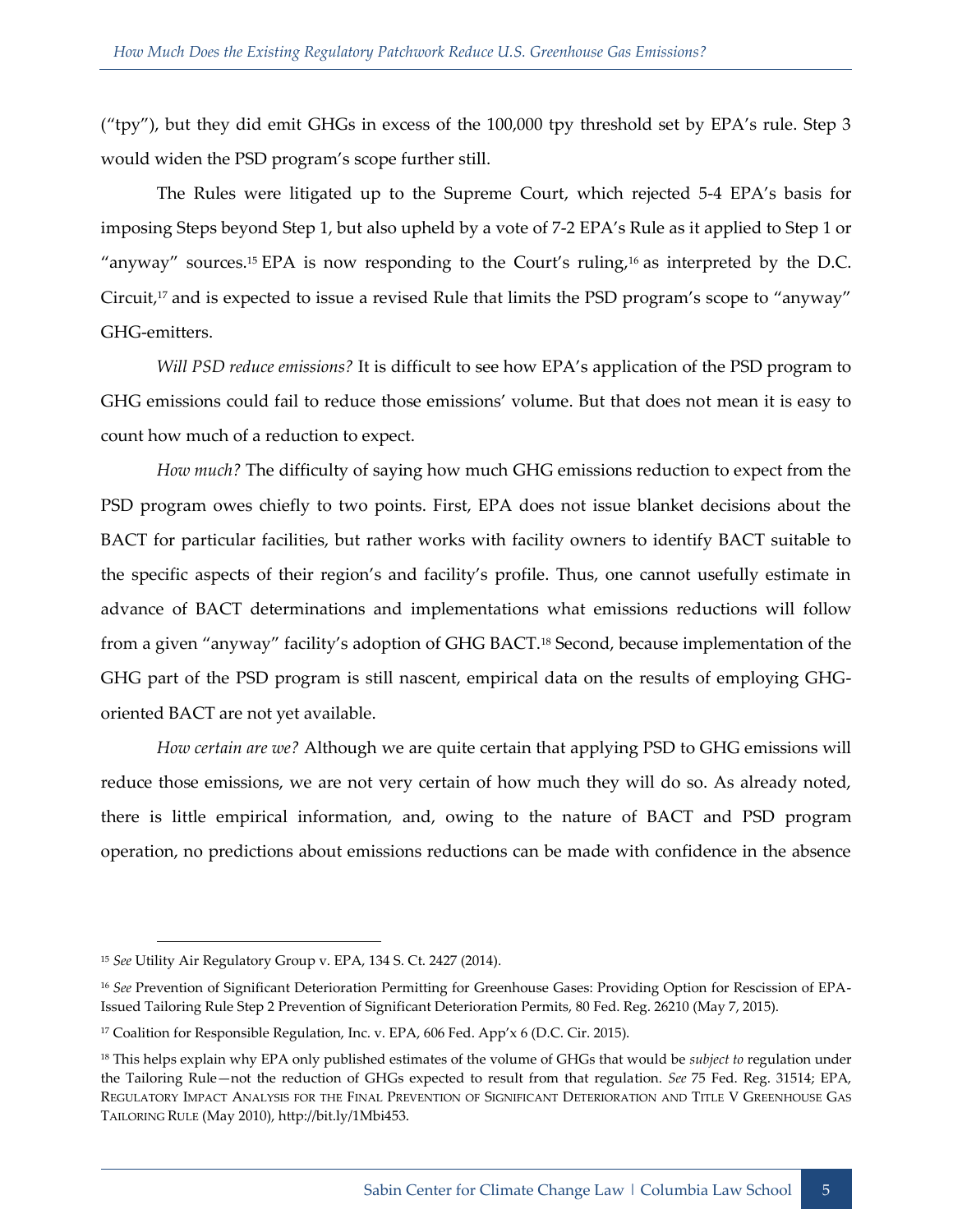of empirical information. Furthermore, EPA has studiously avoided publishing any such prediction.

### <span id="page-10-0"></span>**1.2 Clean Power Plan ("CPP")**

EPA has devised the Clean Power Plan for Existing Power Plants to regulate a sector that accounts for roughly 31% of U.S. GHG emissions and about 6% of anthropogenic emissions worldwide. <sup>19</sup> EPA estimates that the CPP will directly affect roughly 3,100 facilities, called electricity generating units or EGUs.<sup>20</sup> EPA published a final version of the CPP on August 3, 2015, and that version was published in the Federal Register on October 23, 2015.<sup>21</sup>

As with most Clear Air Act regulation of stationary sources, the CPP looks to states to carry out its requirements through State Plans,<sup>22</sup> to which a Federal Plan will provide a backstop.<sup>23</sup> States are to submit draft State Plans for approval by September 2016,<sup>24</sup> and the CPP requires those State Plans' components to be phased in from 2022 to 2030.<sup>25</sup> That is, it makes 2030 the deadline for achieving "final goals," and 2022–2029 the period for achieving "interim goals."<sup>26</sup> The timing and authorship of plans for implementing the CPP mean that this paper can only look to predictions of the Plan's effects on GHG emissions—and must recognize those predictions' limited ability to

<sup>19</sup> EPA, *Sources of Greenhouse Gas Emissions*, http://1.usa.gov/1P9UZNr (last visited Oct. 19, 2015); EPA, *Global Greenhouse Gas Emissions Data*, http://1.usa.gov/1MyKAbe (last visited Oct. 19, 2015)

<sup>20</sup> EPA, FACT SHEET: CLEAN POWER PLAN BY THE NUMBERS, http://1.usa.gov/1jCcADR (last visited Oct. 19, 2015); Carbon Pollution Emission Guidelines for Existing Stationary Sources: Electric Utility Generating Units; Final rule, at 64715–16 (Oct. 23, 2015) [hereinafter "CPP"], http://1.usa.gov/1UTmCxK ("an affected EGU is any fossil fuel-fired electric utility steam generating unit … or stationary combustion turbine that was in operation or had commenced construction as of January 8, 2014, and that … serve[s] a generator capable of selling greater than 25 MW to a utility power distribution system and have a base load rating greater than 260 GJ/h (250 MMBtu/h) heat input of fossil fuel (either alone or in combination with any other fuel).").

<sup>&</sup>lt;sup>21</sup> Carbon Pollution Emission Guidelines for Existing Stationary Sources: Electric Utility Generating Units, 80 Fed. Reg. 64662 (Oct. 23, 2015).

<sup>22</sup> *Id.* at 64826–28.

<sup>&</sup>lt;sup>23</sup> *Id.* at 64855 ("For states that do not submit a state plan, the CAA gives the EPA express authority to implement a federal plan for sources in that state upon determination by the EPA that a state has failed to submit a state plan by the required date.").

<sup>24</sup> *Id.*

<sup>25</sup> *Id.* at 64864.

<sup>26</sup> *Id.*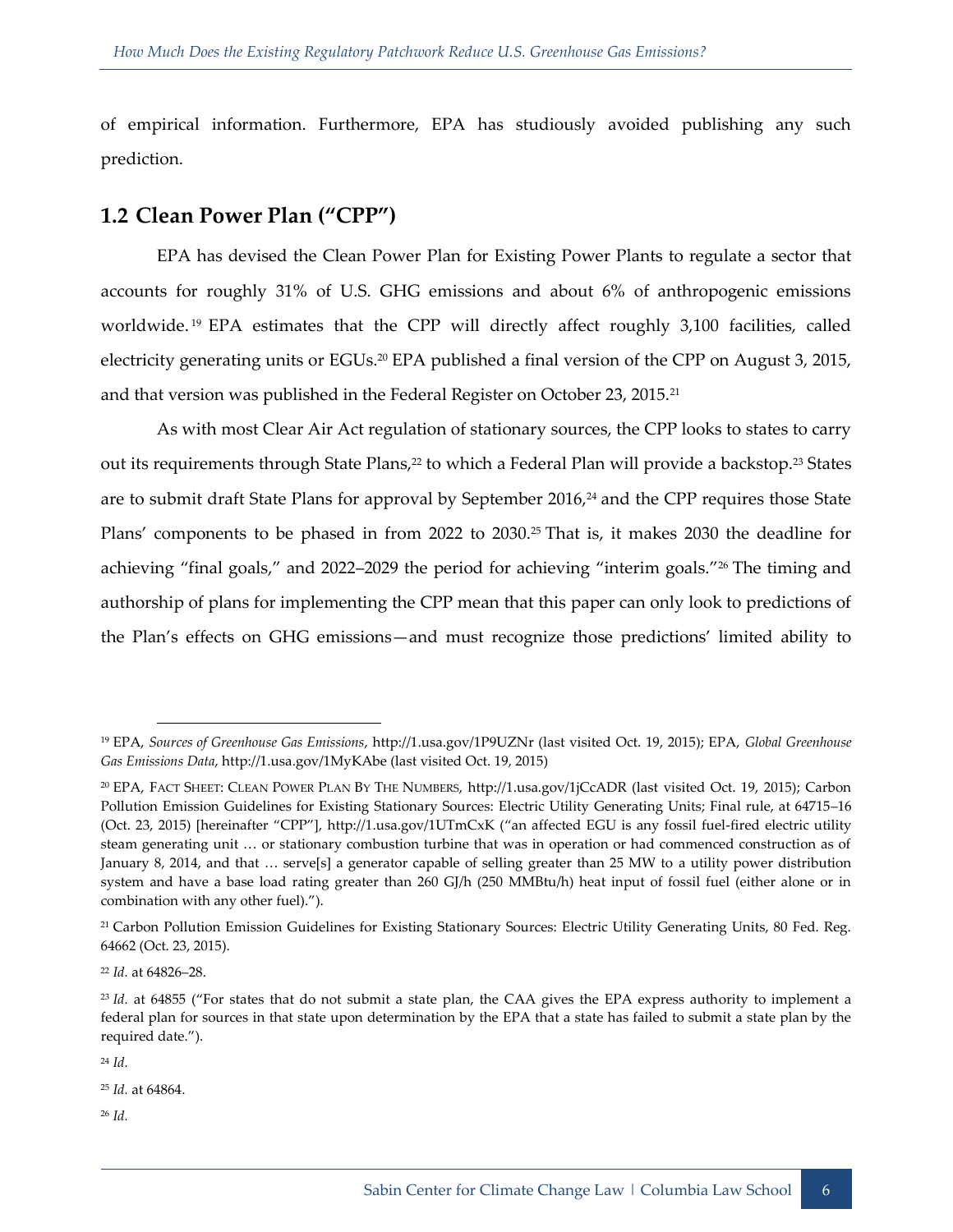anticipate actual outcomes, not least because it is possible that the courts, Congress, or a new President could derail some or all of the Plan.<sup>27</sup>

Two further points of background are important to note before describing the GHG emissions reductions to expect as a result of the CPP's implementation. First, the Plan allows states to comply by causing their EGUs to achieve either a "national emissions performance rate" of GHGs per unit electricity (CO<sub>2</sub>e per megawatt-hour), a state-specific performance rate (aligned with national rates, but calibrated to a given state's particular circumstances), or a state-specific mass-based limit on annual CO<sub>2</sub>e.<sup>28</sup> The last of these is particularly amenable to interstate allowance trading scheme, an approach that many stakeholders agree would achieve emission reductions more cost-effectively.<sup>29</sup>

Second, the Plan sets out several "building blocks" or means a state must use to achieve compliance with the rate or limit it adopts. The first of these is improving the thermal efficiency of steam generators (used in coal and some gas-fired power plants) and of natural gas-fired combined cycle ("NGCC") turbines. The second building block is switching from coal-fired sources to less GHG-intensive natural gas sources. The third is switching to non-GHG-emitting sources like wind and solar.<sup>30</sup> In addition, though it is not a "building block," in the final version of the Plan states can also count investments in verified energy efficiency measures toward their emissions compliance goals.<sup>31</sup>

<sup>27</sup> *See* Anthony Adragna & Andrew Childers, *Clean Power Plan Implications Unclear After Supreme Court Denies Agency Deference*, BLOOMBERG BNA NEWS, June 30, 2015, http://bit.ly/1g6OcZg ("'All of us are trying hard to crystal ball this,' Jody Freeman, director of the Environmental Law Program at Harvard University told Bloomberg BNA June 29.").

<sup>28</sup> 80 Fed. Reg. at 64663–64.

<sup>29</sup> MELINDA TAYLOR & ROMANY WEBB, EPA'S CLEAN POWER PLAN: IMPLEMENTATION OPTIONS SURVEY RESULTS 6 (June 2015), http://bit.ly/1LpZpiw ("The bulk of survey respondents supported interstate cooperation on the Clean Power Plan, with 90 percent arguing that states should develop multi-state plans or single-state plans that preserve the option to trade across state lines."); *see also* John Upton, *Could the Clean Power Plan create a massive cap-and-trade system?*, CLIMATE CENTRAL, Aug. 7, 2015, http://bit.ly/1NWtgmu.

<sup>30</sup> EPA, REGULATORY IMPACT ANALYSIS FOR THE CLEAN POWER PLAN FINAL RULE, at ES-2 (Aug. 2015) [hereinafter "CPP RIA"].

<sup>&</sup>lt;sup>31</sup> EE had been included Building Block Four in EPA's draft Plan, but was demoted to a mere means of compliance in the final rule. *Compare* CPP at 64667 ("the agency has determined that the BSER comprises the first three of the four proposed 'building blocks'"), *with* Carbon Pollution Emission Guidelines for Existing Stationary Sources: Electric Utility Generating Units, 79 Fed. Reg. 34830, 34858 (June 18, 2014).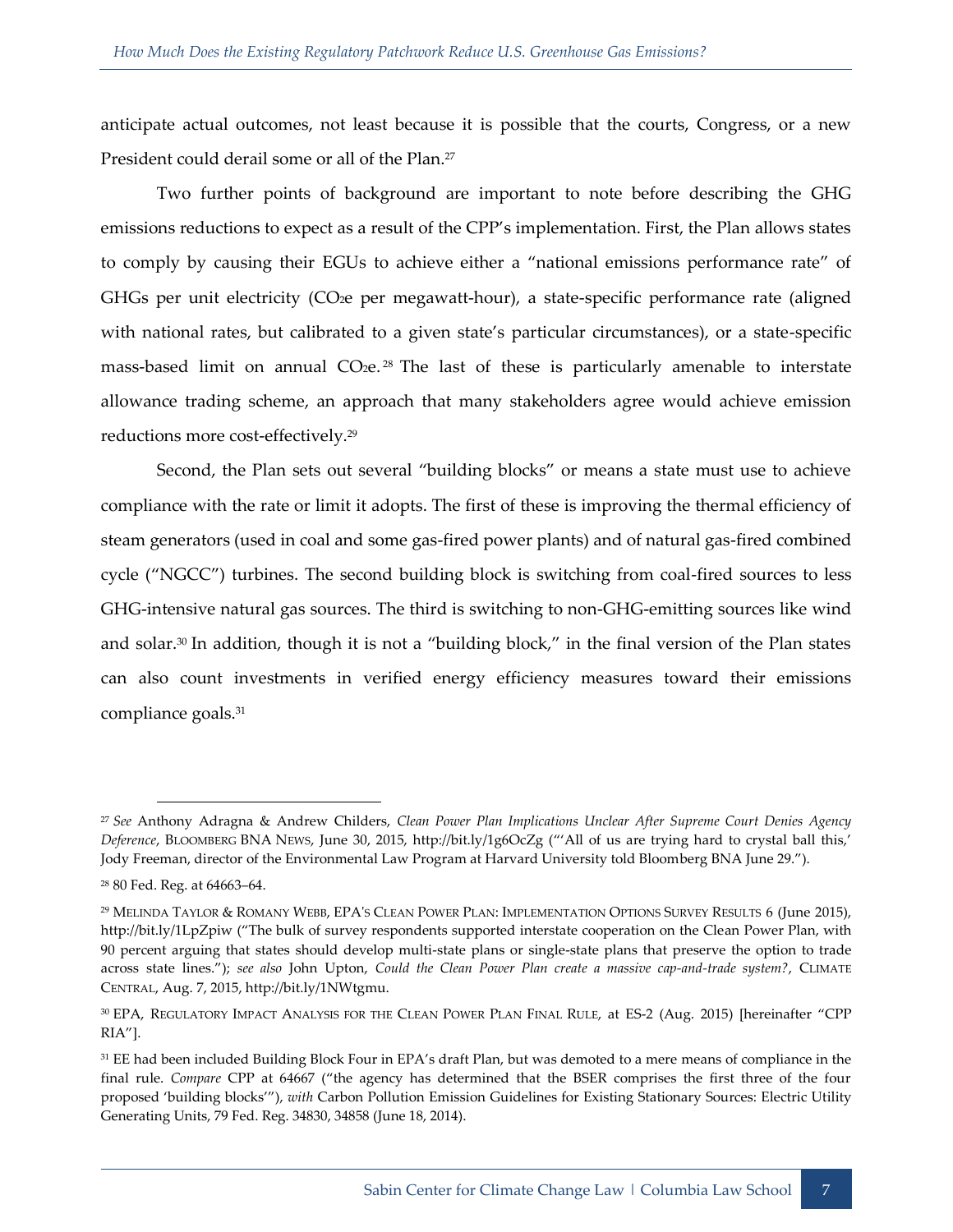*Will the CPP reduce GHG emissions?* Yes. The only questions are whether it will survive judicial and political attacks and, if it does, how close actual performance will be to the emissions reduction targets set by EPA and the states.

*How much?* As shown in Table 2, EPA anticipates that the CPP will push annual emissions from U.S. EGUs down relative to baseline projections by 3–4% by 2020, 10–12% by 2025, and 18– 19% by 2030.

|      | <b>Baseline</b> |            | <b>Under CPP</b> |  |
|------|-----------------|------------|------------------|--|
| Year |                 | Rate-Based | Mass-Based       |  |
| 2020 | 1,955           | 1,891      | 1,881            |  |
| 2025 | 1,964           | 1,754      | 1,725            |  |
| 2030 | 2,020           | 1,644      | 1,646            |  |

| Table 2. EPA estimates of expected emissions by target years <sup>32</sup> |
|----------------------------------------------------------------------------|
|----------------------------------------------------------------------------|

As the electricity sector emitted approximately 2434 Mt CO2e in 2005, achieving these projections would mean reducing 2020 emissions by 22–23%, 2025 emissions by 28–29%, and 2030 emissions by 32% relative to 2005 levels.<sup>33</sup>

The EPA's August 2015 estimates are largely confirmed by the U.S. Energy Information Administration ("EIA"), which estimated in a May 2015 report that the CPP would result in emissions of 1,814 Mt CO<sub>2</sub>e in 2020 and 1,596 in 2030.<sup>34</sup> Notably, that estimate was based on the parameters set forth in a draft version of the Clean Power Plan, which EPA thereafter revised in several material respects.<sup>35</sup> EIA's report also included 16 alternative scenarios in which one or more salient input variables were adjusted. Viewed altogether, those scenarios yield the following ranges of plausible outcomes: 1684-1886 Mt CO<sub>2</sub>e in 2020, and 1553-1727 Mt CO<sub>2</sub>e in 2030.<sup>36</sup>

*How certain are we?* Fairly certain, assuming the CPP survives judicial and political attacks, though the numbers above are necessarily projections rather than retrospective estimates. EPA and

<sup>33</sup> *Id.* at 3-20, tbl. 3-6.

<sup>32</sup> CPP RIA, *supra* note 31, at 3-19 tbl. 3-5. EPA published estimates in short tons; the author has converted them to metric tons.

<sup>34</sup> EIA, ANALYSIS OF THE IMPACTS OF THE CLEAN POWER PLAN 23, 27–28 (May 22, 2015), http://bit.ly/1kwaNkf.

<sup>&</sup>lt;sup>35</sup> The most notable of these were: overall reduction of 32% instead of 30% from 2005 emissions levels; delay of initial compliance deadline from 2020 to 2022; less demanding thermal efficiency requirements for building block one sources; exclusion of new or existing nuclear sources from building block three, and an expectation of greater use of new renewable sources in building block three; elimination of building block four. *See* CPP at 64736–44.

<sup>36</sup> EIA, ANALYSIS OF THE IMPACTS OF THE CLEAN POWER PLAN 93 (May 22, 2015), http://1.usa.gov/1AoZ8dH.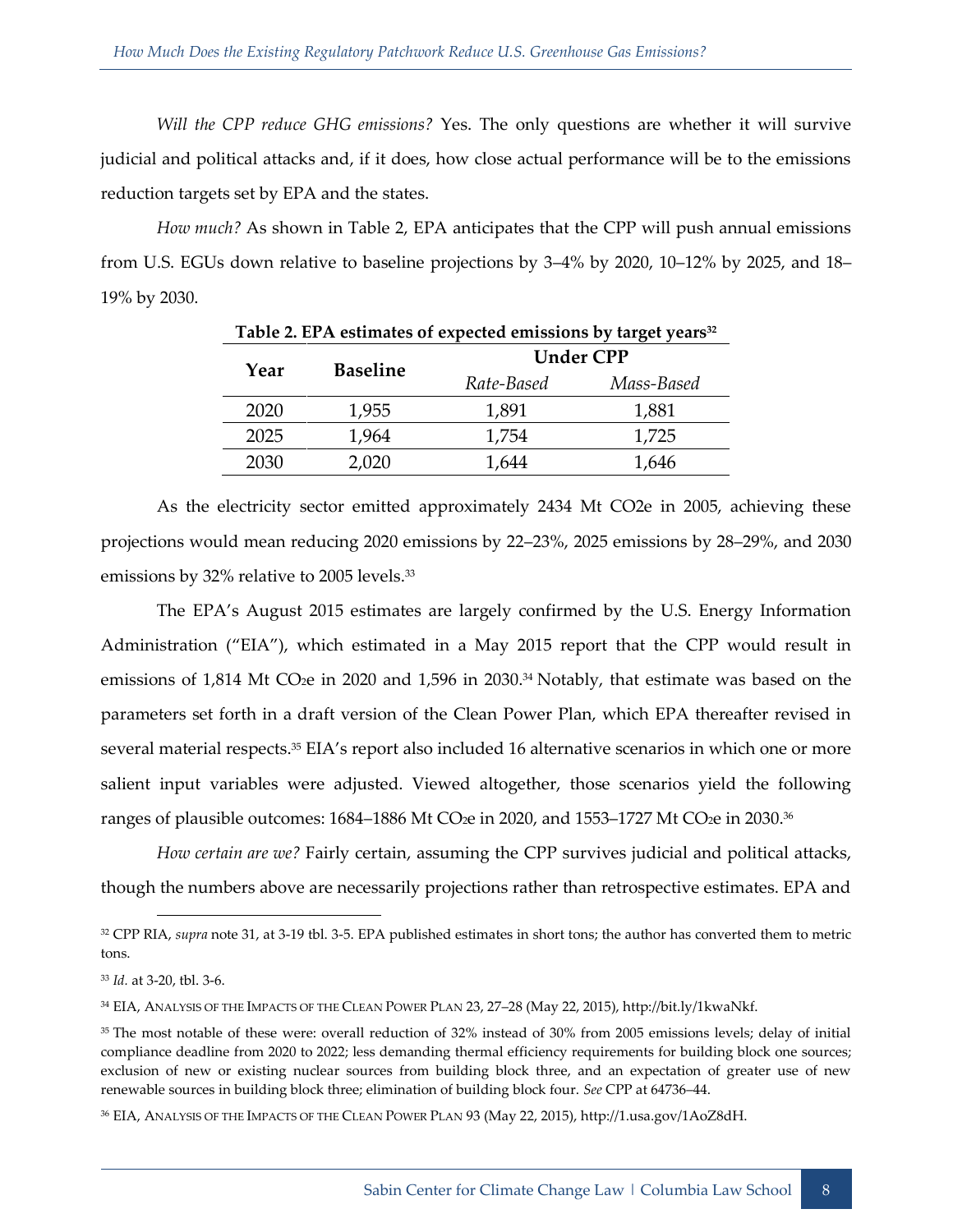EIA arrived at notably similar estimates using different models. EIA's 16 alternative scenarios also identify multiple important sensitivities and specify their importance to the model, thereby providing a form of reassurance that nothing crucial to an accurate estimate has been assumed away. Furthermore, the Union of Concerned Scientists' June 2015 examination of states' progress toward 2020 CPP benchmarks provides reassurance that EPA's Plan is not unrealistically ambitious.<sup>37</sup> Specifically, that examination found that, owing to the retirement of coal plants and construction of gas, nuclear, and renewable generation sources undertaken or scheduled since 2012, 31 states are more than halfway toward meeting their 2020 benchmarks, and that 14 are on track to surpass them.<sup>38</sup>

# <span id="page-13-0"></span>**1.3 Renewable Fuel Standard ("RFS")**

The Energy Policy Act of 2005 and the Energy Independence and Security Act of 2007 established mandates—eventually termed RFS1 and RFS2—for blending fuel derived from plant-

based sources in with the gasoline and diesel fuels used in the transportation sector.<sup>39</sup> Whereas RFS1 permitted corn-starch ethanol to fulfill its mandate RFS2 imposed more complex and stringent requirements on qualifying fuels. EISA and RFS2 create four nested categories of renewable fuels (see Figure 1 at right). To qualify as any form of renewable fuel, a feedstock's lifecycle emissions intensity must be at least 20% lower than conventional gasoline. As shown in Figure 1, advanced biofuels, whether made from sorghum,



<sup>37</sup> *See* JEREMY RICHARDSON ET AL., UNION OF CONCERNED SCIENTISTS, STATES OF PROGRESS: EXISTING COMMITMENTS TO CLEAN ENERGY PUT MOST STATES ON TRACK TO MEET CLEAN POWER PLAN'S 2020 BENCHMARKS 14 (June 2015), http://bit.ly/1M3Sf0q ("even states that are suing EPA are making progress toward their 2020 benchmarks").

<sup>38</sup> *Id.* at 12–13.

<sup>39</sup> Energy Policy Act of 2005, Pub. L. No. 109-58 (2005); Energy Independence and Security Act of 2007, Pub. L. No. 110- 140 (2007). Specifically, transportation fuel distribution companies are obliged to purchase specified volumes of renewable fuels to be blended with the conventional fuels sold to end-users.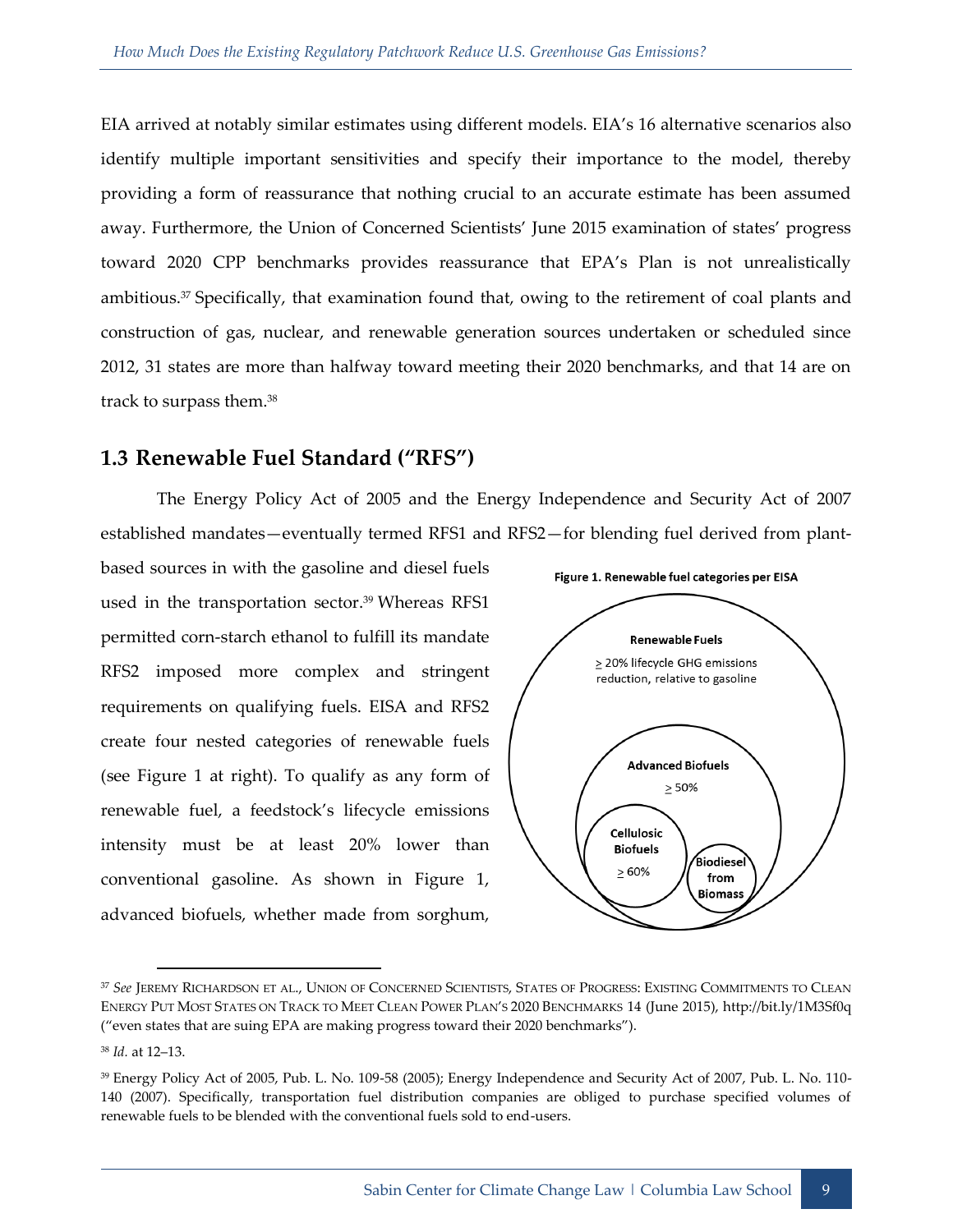wheat, sugarcane, cellulose, lignin, or corn stover (i.e., cobs, stalks, and husks), must have a GHG lifecycle emissions profile that is at least 50% lower than that of gasoline.<sup>40</sup>

EISA also provides mandates and limits on the volume of renewable fuels to be produced for transportation uses. It puts a 15 billion gallon ("bgal") *cap* on the volume of saleable corn-starch ethanol, which has a lifecycle GHG emissions profile that arguably meets the 20% threshold of a renewable fuel but never the 50% threshold of an advanced biofuel.<sup>41</sup> That cap became effective in 2015. EISA's mandates for advanced biofuels, including biodiesel from biomass, grow from about 1.5 bgals in 2010 to 21 bgals in 2022.<sup>42</sup>

Although there is already capacity to produce up to the cap on corn-starch ethanol, EPA said in a June 2015 notice of proposed rulemaking that "[w]e have evaluated the capabilities of the market and have determined that the volumes for advanced biofuel and total renewable fuel specified in the statute cannot be achieved in 2014–2016."<sup>43</sup> On this basis, EPA plans to use the

<sup>40</sup> As California's Air Resources Board has explained, the difference between ethanols for the purpose of a lifecycle emissions analysis is in how they came to be ethanol. CAL. AIR RESOURCES BD., STAFF REPORT: INITIAL STATEMENT OF REASONS FOR PROPOSED RULEMAKING--PROPOSED RE-ADOPTION OF THE LOW CARBON FUEL STANDARD, at III-62 (Jan 2015), http://bit.ly/1PHvupb ("a gallon of ethanol made from corn grown and processed in the Midwest will, under a microscope or other analytical device, look identical in every material way to a gallon of ethanol processed from sugar cane grown in Brazil. Both samples of ethanol will have the same boiling point, the same molecular composition, the same lower and upper limits of flammability—in other words, both will have identical physical and chemical properties because both products consist of 100 percent ethanol. On the other hand, the corn ethanol made from the Midwest will have different carbon intensity than the sugar cane ethanol from Brazil. Thus, the relevant inquiry with carbon intensity is not so much what is contained in a fuel, but how that fuel was made, distributed and used.").

<sup>41</sup> EISA also grandfathers in corn-starch ethanol that falls short of the 20% threshold if the facilities that produce it commenced production before 2010. Any expansion of production at those facilities must meet the threshold, however. RANDY SCHNEPF & BRENT D. YACOBUCCI, CONG. RES. SERV., RENEWABLE FUEL STANDARD: OVERVIEW AND ISSUES (Mar. 2013), http://bit.ly/1LMspSR.

<sup>&</sup>lt;sup>42</sup> *Id.* at 5. Another important change that RFS2 made to RFS1 was in the calculation of lifecycle GHG emissions. RFS1 required EPA to consider "indirect land use changes" or ILUC when assigning lifecycle emissions values to a particular source of ethanol, meaning that EPA would value not only the emissions released during production, distribution, and combustion, but also the counterfactual scenario in which land had not been used to grow whatever crop was processed into ethanol. RFS2 responded to arguments from industry and environmental NGOs about the accuracy of this approach by adjusting the lifecycle analysis in a way that did not exclude any fuels from the categories for which their producers sought to qualify them. *See* BRENT D. YACOBUCCI & KELSI BRACMORT, CONG. RES. SERV., CALCULATION OF LIFECYCLE GREENHOUSE GAS EMISSIONS FOR THE RENEWABLE FUEL STANDARD 10–16 (Mar. 2010), http://bit.ly/1MEQkQH.

<sup>43</sup> Proposed Renewable Fuel Standards 2014, 2015 and 2016, and the Biomass-Based Diesel Volume for 2017, 80 Fed. Reg. 33100, 33109 (June 10, 2015). The National Research Council predicted this result in 2011. LESTER B. LAVE ET AL., NAT'L RESEARCH COUNCIL, RENEWABLE FUEL STANDARD: POTENTIAL ECONOMIC AND ENVIRONMENTAL EFFECTS OF U.S. BIOFUEL POLICY 2 (2011).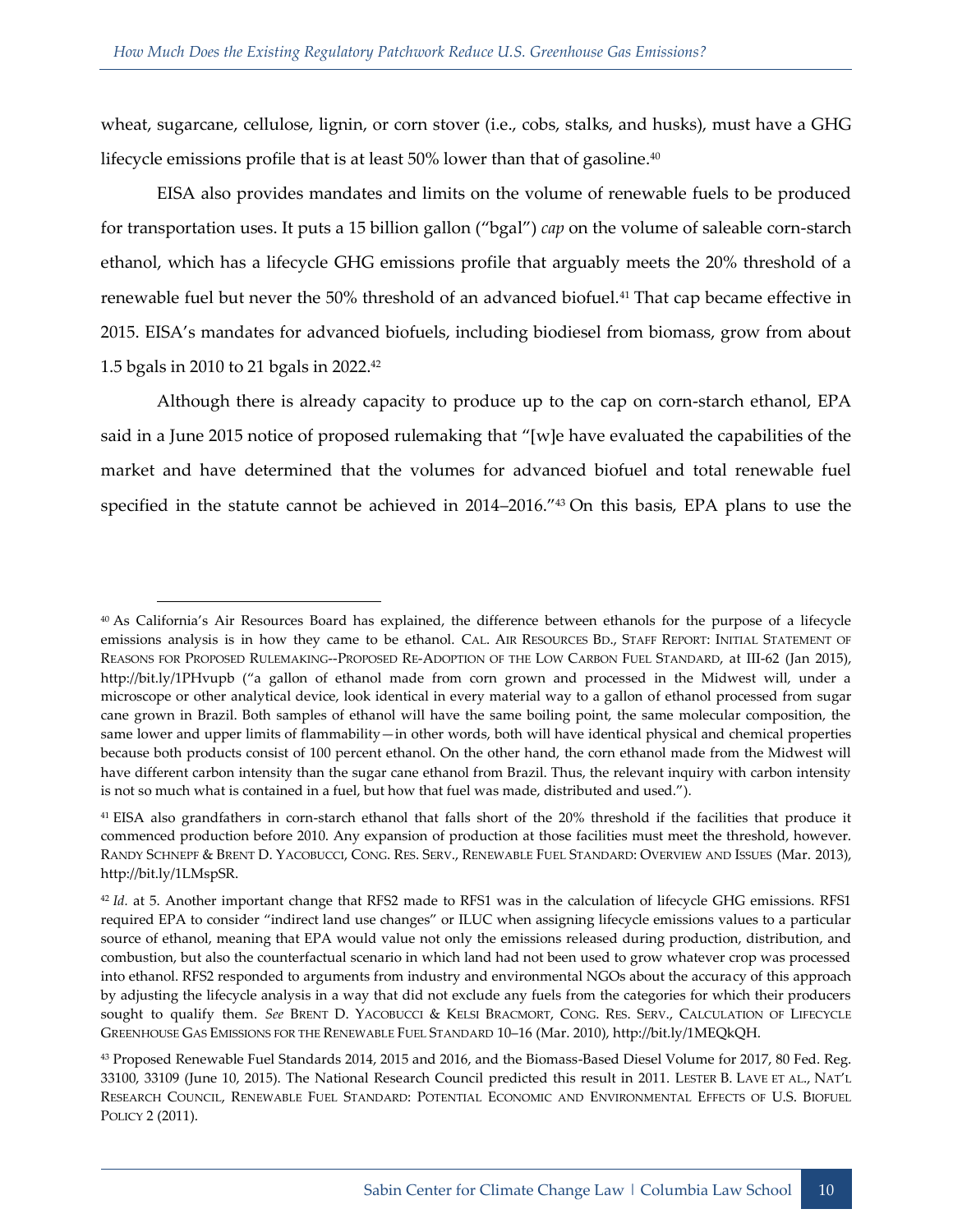waiver authorities provided in EISA to depart from the statute's aspirational numeric requirements.<sup>44</sup>

*Does the RFS reduce GHG emissions?* This question has been the subject of intense debate—a debate that has gone on for a decade but remains unresolved.<sup>45</sup> In 2011, the National Research Council observed that while EPA had found that various ethanols, including corn-starch, have GHG emissions profiles of lower intensity than gasoline, credible alternative lifecycle analyses had found that "corn-grain ethanol might not have lower [GHG emissions] values than petroleumbased gasoline," and might even be more emissions-intensive.<sup>46</sup> The literature review of one recent report—itself criticized by the ethanol trade association Growth Energy as slanted against cornstarch ethanol in part because it was funded by the American Council for Capital Formation<sup>47</sup> $$ noted that researchers' published estimates of corn-starch ethanol's emissions intensity have ranged from 93% higher to 36% lower than the emissions intensity of gasoline.<sup>48</sup> That report also listed the key points of contention in the debate over measuring the emissions intensity of fuels that seeks to qualify for RFS2's various thresholds. Those include whether or not and how to measure:

- Land use conversion—the growth of crops for ethanol on land not previously used for agricultural purposes;
- Indirect land use conversion—the growth of crops for ethanol on land previously used for a different agricultural purpose;
- The emissions profile of ethanol refineries' energy sources (most studies assume it will be natural gas);
- The efficiency of refineries' energy use;

<sup>44</sup> *Id.* at 33100.

<sup>45</sup> *See* Amanda Reilly, *Biofuels: Climate change fuels arguments on both sides in ethanol war*, ENERGY & ENV'T, Oct. 20, 2015, http://bit.ly/1RX1K6Q ("Whether the RFS -- and the expanded ethanol production that comes from it -- is an effective policy for addressing climate change remains an active area of debate among academics."); YACOBUCCI & BRACMORT, *supra* note 43, at 10–16.

<sup>46</sup> LAVE ET AL., *supra* note 44, at 199 (citing Regulation of Fuels and Fuel Additives: Changes to Renewable Fuel Standard Program, 75 Fed. Reg. 14670 (Mar. 26, 2010)).

<sup>47</sup> Amanda Reilly, *Biofuels: Study questions RFS's environmental and economic benefits*, ENERGY & ENV'T, Oct. 15, 2015 ("'Clearly, this study was published with an agenda and without regard to the facts,' said Tom Buis, co-chairman of ethanol trade group Growth Energy. 'It is misleading, inaccurate and runs counter to a large body of expert research.'").

<sup>48</sup> DANIEL DE LA TORRE UGARTE & BURTON ENGLISH, 10-YEAR REVIEW OF THE RENEWABLE FUELS STANDARD: IMPACTS TO THE ENVIRONMENT, THE ECONOMY, AND ADVANCED BIOFUELS DEVELOPMENT 23 (Oct. 2015), http://bit.ly/1hEF91H.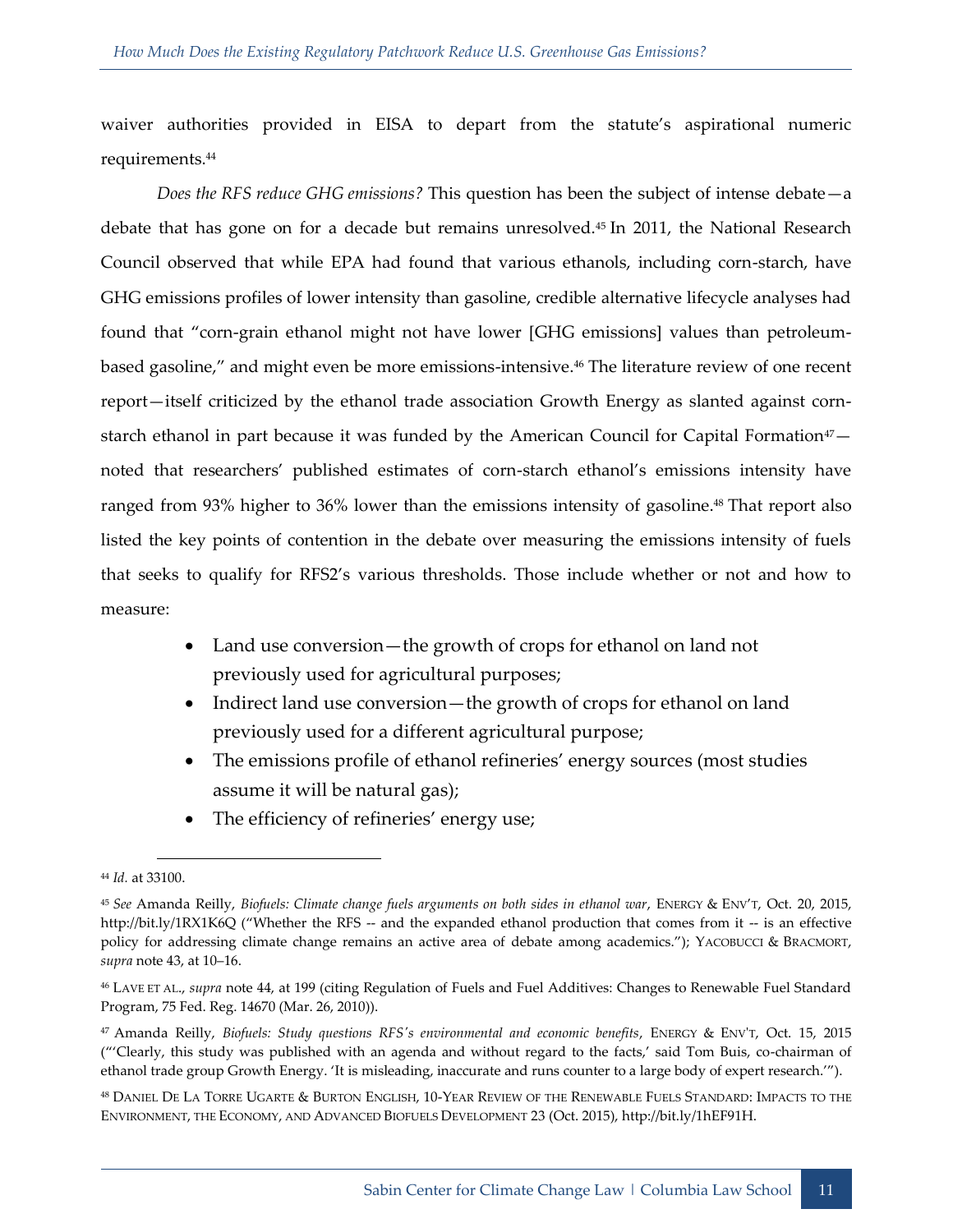- Process technologies used by refineries; and
- Refineries' locations.<sup>49</sup>

Additional contentious factors include whether to compare lifecycle emissions of biofuels to *non*-lifecycle emissions of gasoline and the use of "attributional" as versus "consequential" lifecycle analysis when measuring emissions intensity.<sup>50</sup> Notably, EPA's emissions profiling of biofuels from other sources, such as switchgrass, has not escaped similar criticism.<sup>51</sup> Even as debate on all these points has raged, EPA continues to employ the analysis it developed in 2010 to assess lifecycle GHG emissions.<sup>52</sup>

*How much?* EPA estimates that full implementation of RFS2 (which EPA recognizes is unlikely to occur) would by 2022 reduce annual GHG emissions by  $136.1-140.3$  Mt CO2e,<sup>53</sup> a reduction of 2.5–2.6% in aggregate emissions from national energy use.<sup>54</sup> EIA has not developed an alternative estimate. But, as the Congressional Budget Office has observed, if one adopts less generous estimates of renewable fuels' GHG emissions intensity than those employed by EPA, "total U.S. emissions of greenhouse gases in 2017 would probably be only slightly lower."<sup>55</sup> And that conclusion relies on the unrealistic assumption that advanced biofuels production had kept up with RFS2's targets.

*How certain are we?* If anything, we are fairly certain that actual results will fall shortmaybe far short—of what EPA has estimated for full RFS2 implementation. In addition to the fact

<sup>49</sup> *Id.* at 22.

<sup>50</sup> *See, e.g.*, Bruce E. Dale & Segundo Kim, Letter to the Editor: *Can the Predictions of Consequential Life Cycle Assessment Be Tested in the Real World? Comment on "Using Attributional Life Cycle Assessment to Estimate Climate-Change Mitigation..."*, 18 J. INDUST. ECOL. 466–67 (2014).

<sup>51</sup> RICHARD PLEVIN & GOURI SHANKAR MISHRA, UC DAVIS, ESTIMATES OF THE LAND-USE-CHANGE CARBON INTENSITY OF ETHANOL FROM SWITCHGRASS AND CORN STOVER USING THE GCAM 4.0 MODEL (Sept. 22, 2015), http://bit.ly/1ScJ2aJ (agreeing with federal lifecycle emissions estimate for corn stover but finding that swtichgrass does not meet EPA 60% lifecycle emissions reduction threshold for "advanced biofuel").

<sup>52</sup> See DOE, *Alternative Fuels Data Center: U.S. Life Cycle Greenhouse Gas Emissions of Biofuels*, http://1.usa.gov/1LPgMuC (last visited Oct. 22, 2015; last updated Feb. 2010) (citing EPA RFS2 RIA (Feb. 2010)).

<sup>53</sup> EPA, RENEWABLE FUEL STANDARD PROGRAM (RFS2) REGULATORY IMPACT ANALYSIS 497 (Feb. 2010). Notably, this estimate takes into account an initial increase in GHG emissions from land use changes undertaken to produce ethanol feedstock. *Id.* at 494–96.

<sup>54</sup> That estimate is based on EIA's projected baseline for GHG emissions in 2022, which 5,498.99 Mt CO2e. *See*. EIA, MONTHLY ENERGY REVIEW, DOE/EIA-0035, fig.36 (Nov. 2014).

<sup>55</sup> CONGRESSIONAL BUDGET OFFICE, THE RENEWABLE FUEL STANDARD: ISSUES FOR 2014 AND BEYOND 20–21 (June 2014).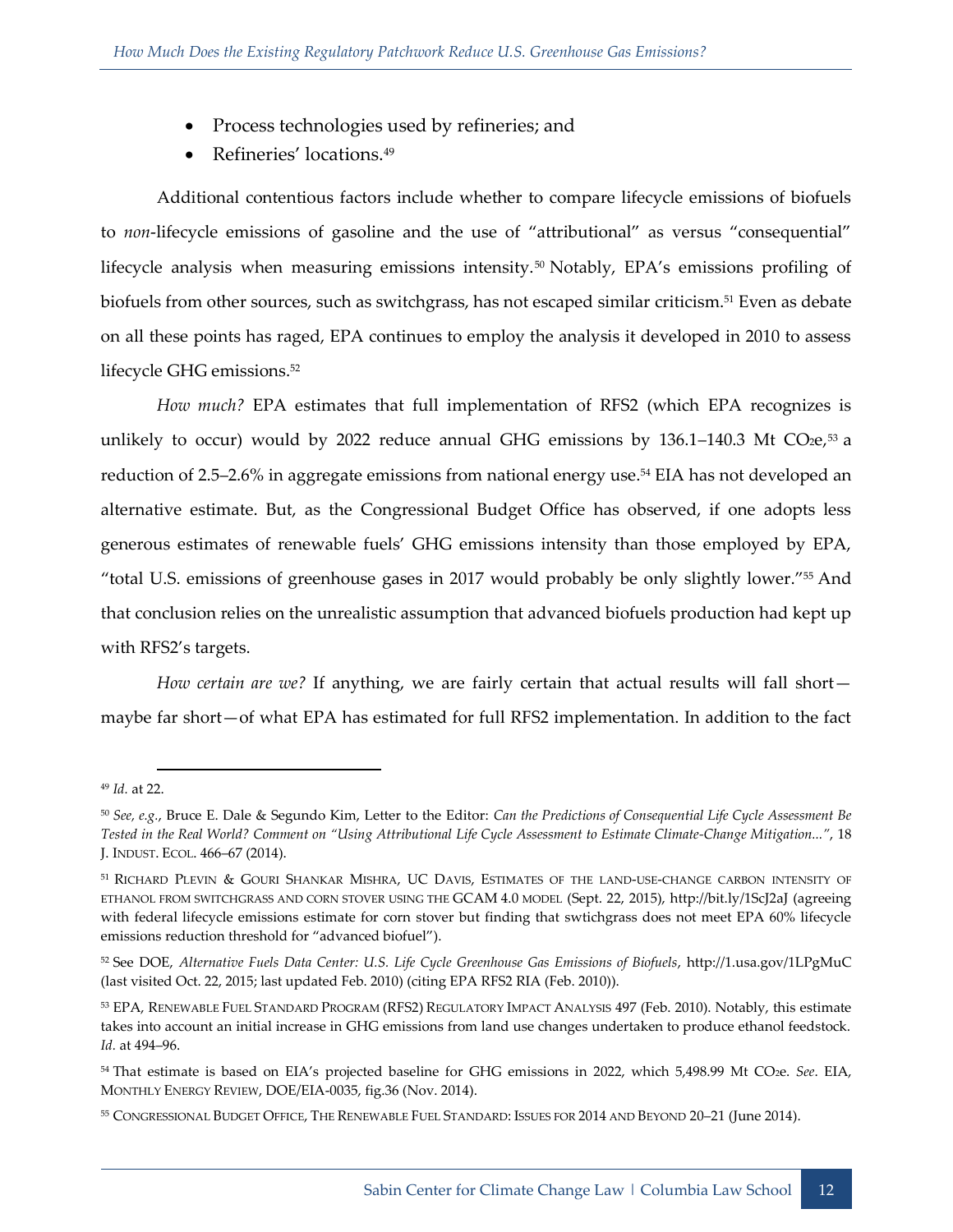that advanced biofuel production is growing slower than planned, the debate over how to measure biofuels' GHG emissions intensity undermines the validity of EPA's estimate. Indeed, EPA's Inspector General, responding to concerns raised by critics of the lifecycle analysis in EPA's RFS2 Regulatory Impact Assessment, recently announced that it would examine EPA's analytical approach.<sup>56</sup> Furthermore, even if RFS2 had set achievable goals and no controversy surrounded EPA's analysis of renewable fuels' emissions intensity, any such estimate, like estimates related to GHG-limiting CAFE standards (discussed below), would still be particularly sensitive to unpredictable exogenous factors, such as population, car ownership, and economic activity to name a few.

# <span id="page-17-0"></span>**1.4 CAFE Standards**

-

Since 2012, car makers have had to comply with federal limits on motor vehicle emissions in the U.S. by not only ensuring that their fleets consume fuel, on average, at or below prescribed rates (measured in miles per gallon or "mpg"), but also that they emit GHGs below specified grams per mile ("gCO2/mi") thresholds.<sup>57</sup> This change followed EPA's 2009 Endangerment and Cause or Contribute Findings, and President Obama's directive to EPA and the National Highway Transportation Safety Administration ("NHTSA") to develop an integrated National Program to improve fuel economy and reduce greenhouse gas emissions from motor vehicles.<sup>58</sup> EPA and NHTSA's response harmonized national policy with California's 2004 decision to impose GHG

<sup>56</sup> Memorandum from Patrick Gilbride, Director, EPA Office of Program Evaluation to Janet McCabe, Acting Assistant Administrator Office of Air and Radiation, re Project Notification: Lifecycle Impacts of Renewable Fuel Standard (Oct. 15, 2015), http://1.usa.gov/1Kdt7TZ.

<sup>57</sup> *See* Light-Duty Vehicle Greenhouse Gas Emission Standards and Corporate Average Fuel Economy Standards, 75 Fed. Reg. 25324, 25327 (May 7, 2010). ("The carbon content of the test fuel is [] used to calculate the amount of fuel that had to be consumed per mile in order to produce that amount of CO2. [T]hat fuel consumption figure is converted into a milesper-gallon figure. CAFE standards [] do not address the 5–8 percent of GHG emissions that are not CO2, i.e., nitrous oxide (N2O), and methane (CH4) as well as emissions of CO2 and hydrofluorocarbons (HFCs) related to operation of the air conditioning system.").

<sup>58</sup> 2017 and Later Model Year Light-Duty Vehicle Greenhouse Gas Emissions and Corporate Average Fuel Economy Standards, 77 Fed. Reg. 62624 (Oct. 15, 2012) (citing D.C. Circuit decision upholding Endangerment Finding and National Fuel Efficiency Policy announcement). This integrated several sources of regulatory authority into one program: EPA's regulation of emissions from mobile sources under Section 202(a) of the Clean Air Act, 42 U.S.C. § 7521(a), its regulation of fuel economy under the Energy Policy and Conservation Act (EPCA), 49 U.S.C. § 32904(c), and NHTSA's regulation of fuel economy under EPCA as amended by the Energy Independence and Security Act of 2007, *id.* § 32902.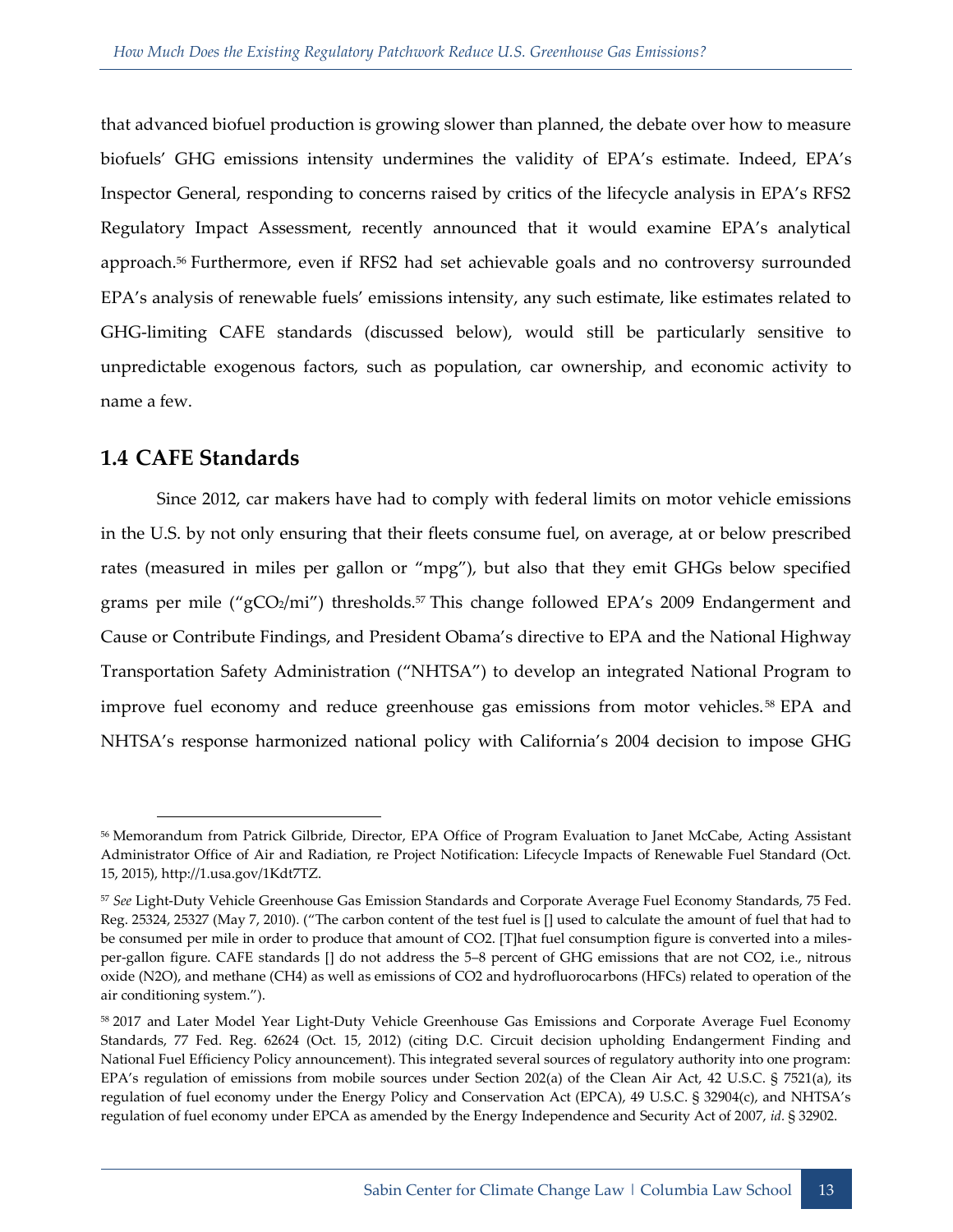emissions standards on motor vehicles.<sup>59</sup> EPA and NHTSA have to date issued three final rules and one proposed rule to govern the fuel economy and GHG emissions intensity of motor vehicle fleets sold in the U.S. The first addressed passenger vehicles and light-duty vehicles ("LDVs") for model years ("MYs") 2012 through 2016;<sup>60</sup> the second addressed medium- and heavy-duty vehicles ("HDVs") for MYs 2014 through 2018;<sup>61</sup> the third tightened LDV standards for MYs 2017 through 2025;<sup>62</sup> and the last, still a proposed rule, would tighten HDV standards for MYs 2018 through 2027.<sup>63</sup>

While CAFE standards have always been elaborate, the standards that limit GHGs as well as mpg are exceedingly complex, taking into account not only fuel efficiency and emissions ratings for particular vehicles, but recognizing the role that electric vehicles—which potentially implicate emissions from electricity generators—play in balancing average ratings across vehicle fleets.<sup>64</sup>

*Have CAFE standards reduced GHG emissions?* Yes, the imposition of CO<sub>2</sub>e emissions limits has reduced the volume of GHGs that would otherwise have been emitted from American vehicle fleets.

*How much?* EPA and NHTSA estimate that CAFE standards for model years of LDVs, and HDVs from 2012 through 2025 will result in cumulative emissions reductions of approximately 7 billion metric tons ("BMT") of CO<sub>2</sub>e over those vehicles' useful lifetimes.<sup>65</sup> EPA and NHTSA

<sup>59</sup> *See* 75 Fed. Reg. at 25327–28.

<sup>60</sup> *See id.* at 25324 (May 7, 2010).

<sup>61</sup> *See* Greenhouse Gas Emissions Standards and Fuel Efficiency Standards for Medium- and Heavy-Duty Engines and Vehicles, 76 Fed. Reg. 57106 (Sept. 15, 2011).

<sup>62</sup> *See* 77 Fed. Reg. 62624 (Oct. 15, 2012).

<sup>&</sup>lt;sup>63</sup> Greenhouse Gas Emissions and Fuel Efficiency Standards for Medium- and Heavy-Duty Engines and Vehicles-Phase 2, 80 Fed. Reg. 40138 (July 13, 2015).

<sup>64</sup> *See* EPA & NHTSA, REGULATORY IMPACT ANALYSIS FOR FINAL RULEMAKING TO ESTABLISH GREENHOUSE GAS EMISSIONS STANDARDS AND FUEL EFFICIENCY STANDARDS FOR MEDIUM- AND HEAVY-DUTY ENGINES AND VEHICLES REGULATORY IMPACT ANALYSIS (Aug. 2011); EPA, DRAFT REGULATORY IMPACT ANALYSIS OF PROPOSED RULEMAKING FOR GREENHOUSE GAS EMISSIONS AND FUEL EFFICIENCY STANDARDS FOR MEDIUM- AND HEAVY-DUTY ENGINES AND VEHICLES—PHASE 2 (June 2015) [hereinafter "HDV PHASE 2 RIA"].

<sup>65</sup> 80 Fed. Reg. 40138, 40138. What is the average "lifetime" of a car? EPA's Regulatory Impact Statement for its 2012 rule assumes the following "survival fractions" for a passenger vehicle of a given MY: 75% after 12 years, 50% after 16 years, 25% after 19 years, and less than 5% after 26 years. For light trucks, those percentages fall at 10, 16, 22, and 36 years. HDV PHASE 2 RIA, *supra* note 65, at 4-115.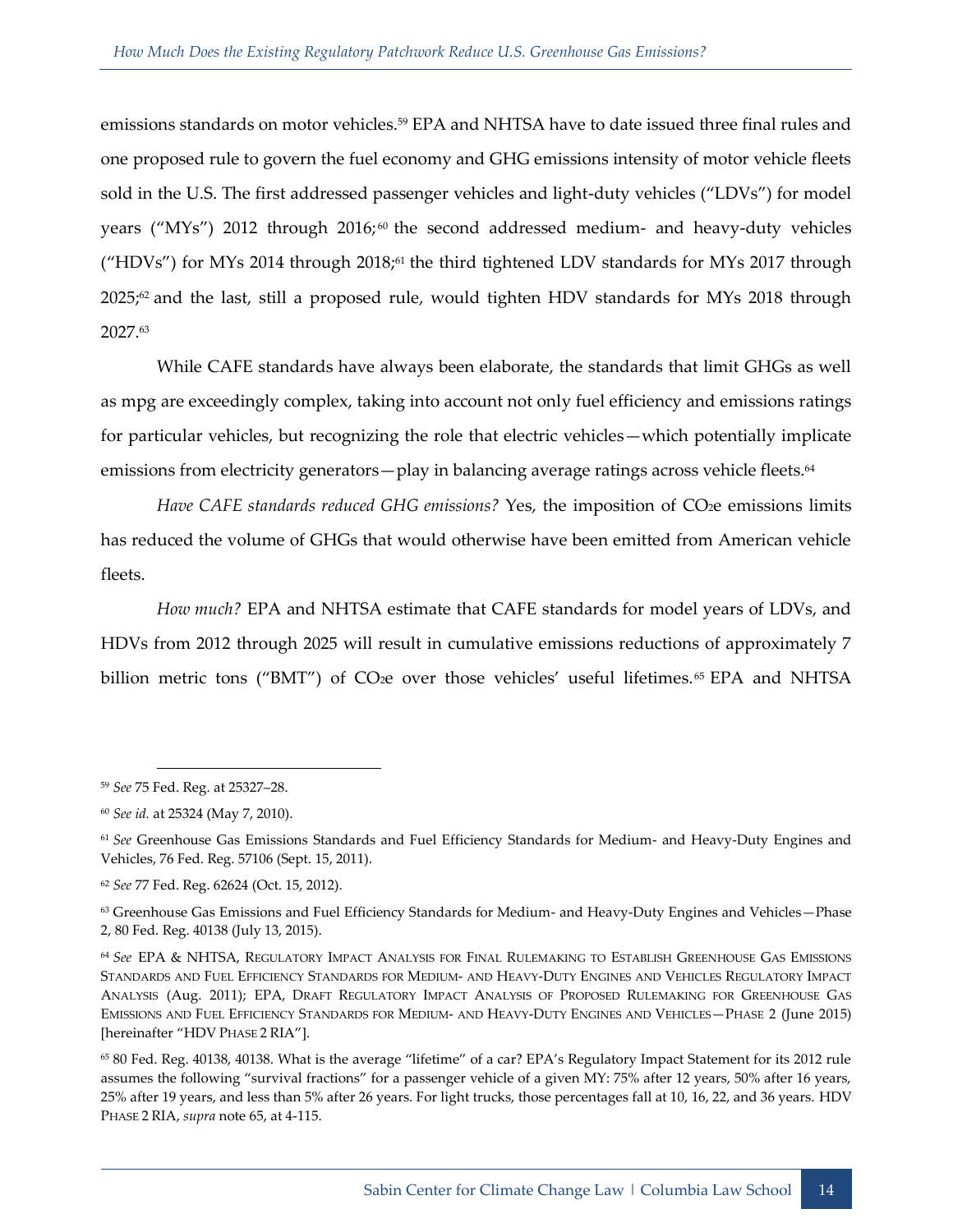attribute about 6 BMT CO<sub>2</sub>e to LDVs and the rest to LDVs.<sup>66</sup> Stated in terms of reductions expected by particular years, the agencies anticipate the outcomes shown in Table 3 below.

| Year | $LDVs$ <sup>67</sup> | $HDVs^{68}$ |          |          | Total    |  |
|------|----------------------|-------------|----------|----------|----------|--|
|      |                      | Low         | High     | Low      | High     |  |
| 2020 | $-27$                | $-36.6$     | $-46.5$  | $-63.6$  | $-73.5$  |  |
| 2025 |                      |             |          |          |          |  |
| 2030 | $-271$               |             |          |          |          |  |
| 2035 | $-377$               | $-116.9$    | $-132.7$ | $-483.9$ | $-509.7$ |  |
| 2040 | $-455$               |             |          |          |          |  |
| 2050 | -569                 | $-165.3$    | $-183.3$ | $-734.3$ | $-752.3$ |  |

**Table 3. Emissions reductions in each year listed by vehicle class**

Viewed as a percentage of nationwide emissions from energy use, this means a reduction of 11.3 to 13.4% from the EIA's 2020 baseline.<sup>69</sup> These estimates exceed—but are of the same order of magnitude as—O'Rear et al. (2015)'s estimates that CAFE standards will reduce GHG emissions by 4.4% relative to a 2025 economy-wide baseline scenario and 4.5% relative to a 2040 scenario.<sup>70</sup>

*How certain are we about the amount?* Only somewhat. Emissions from motor vehicles vary with population, number and type of vehicles, location of vehicles and distances to their destinations, cost of fuel,<sup>71</sup> and drivers' degree of "rebound"—that is, how much more they drive in a more fuel-efficient vehicle.<sup>72</sup> Emission levels are highly sensitive to these variables, yet each

<sup>66</sup> 80 FED. REG. at 40139.

<sup>67</sup> EPA & NHTSA, REGULATORY IMPACT ANALYSIS: FINAL RULEMAKING FOR 2017-2025 LIGHT-DUTY VEHICLE GREENHOUSE GAS EMISSION STANDARDS AND CORPORATE AVERAGE FUEL ECONOMY STANDARDS 239 (Aug. 2012) [hereinafter "LDV PHASE 1 RIA"].

<sup>68</sup> Data from EPA & NHTSA, REGULATORY IMPACT ANALYSIS FOR FINAL RULEMAKING TO ESTABLISH GREENHOUSE GAS EMISSIONS STANDARDS AND FUEL EFFICIENCY STANDARDS FOR MEDIUM- AND HEAVY-DUTY ENGINES AND VEHICLES REGULATORY IMPACT ANALYSIS (Aug. 2011) [hereinafter "HDV PHASE 1 RIA"], HDV PHASE 2 RIA.

<sup>69</sup> *See* EIA, ANNUAL ENERGY OUTLOOK 2015 WITH PROJECTIONS TO 2040, at 26 (Apr. 2015), http://1.usa.gov/1OUP2p6 ("Energy-related carbon dioxide emissions").

<sup>70</sup> Eric G. O'Rear et al., *Analysis of Impacts of Alternative Policies Aimed at Increasing US Energy Independence and Reducing GHG Emissions*, 37 TRANSPORT POL'Y 121, 125 (2015).

 $71$  In addition to this variable reflecting variations in the price of gas, it will also increasingly reflect the price of electric charging.

<sup>72</sup> Analysts have found that demand elasticity relating to fuel costs and "rebound" are distinct phenomena. *See* KENNETH A. SMALL & KENT HYMEL, EPA, THE REBOUND EFFECTS FROM FUEL EFFICIENCY STANDARDS: MEASUREMENT AND PROJECTION TO 2035, at 16–17 (July 2015); *see also* JOSHUA LINN, RESOURCES FOR THE FUTURE, THE REBOUND EFFECT FOR PASSENGER VEHICLES, DP 13-19-REV, at 3 (Nov. 2013). Analysts have also lately settled some of the debate over proper rebound estimates. Linn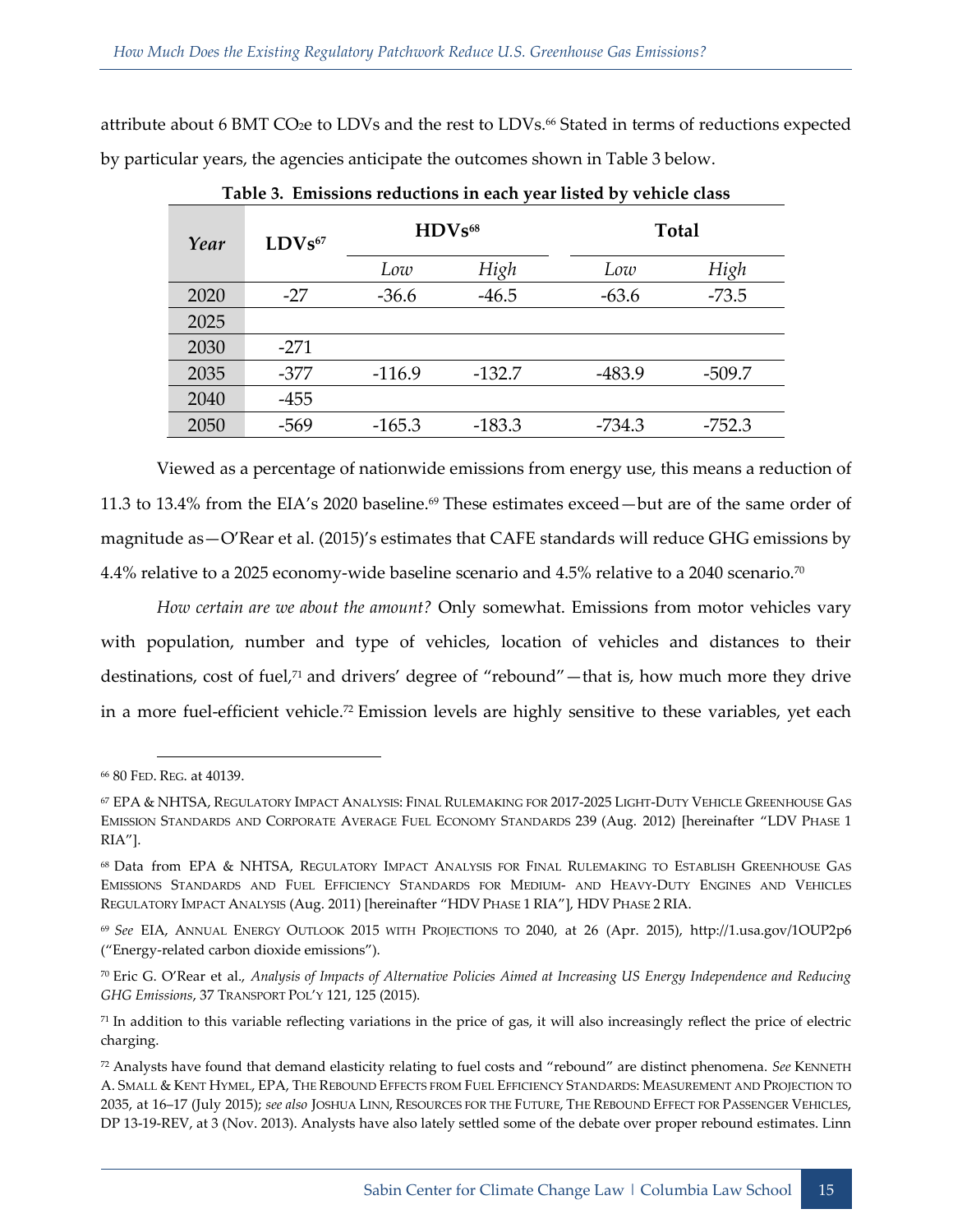variable's future behavior is difficult to predict with confidence, not least because new technologies are expected to enter into the market and displace some of the technologies on which current projections are based.<sup>73</sup> Notably, however, interactions with other policies do not seem to add to the uncertainty arising from the variables used to predict future vehicle miles traveled.<sup>74</sup>

#### <span id="page-20-0"></span>**1.5 Tax Credits**

1

Federal and state tax credits have supported spending on renewable energy sources over the past decade, and thereby indirectly supported GHG emissions reduction efforts as well.<sup>75</sup> These nearly all fall into two categories: production and investment tax credits (PTCs and ITCs). State and federal PTCs compensate renewable generation owners by authorizing a tax deduction for the volume of kilowatts supplied to the grid by the renewable source. That deduction is generally limited in one or more of three ways: the volume of electricity supplied, duration of the tax benefit, and cumulative financial value of the tax benefit. State and federal ITCs compensate renewable generation owners based on the cost of development and also tend to be limited based on duration of the tax benefit.

argues that the 10% rebound rate EPA used in its 2012 rule is too low, and should be as much as 20 or 40%. *Id.* at 23. But Small & Hymel's 2015 analysis for EPA finds otherwise. Although that 2015 analysis stipulates a short-run rebound effect of 4.6–4.7% and a long-run effect of about 28-30%, it also notes that the rebound effect in general has fallen in recent years and is likely to continue falling. SMALL & HYMEL at 63.

<sup>73</sup> *See* EPA, *Transportation and Climate: Midterm Evaluation of Light-duty Vehicle Standards for Model Years 2022-2025*, http://1.usa.gov/1Mc8Vcz (last visited Oct. 22, 2015) ("EPA will examine a wide range of factors, such as developments in powertrain technology, vehicle electrification, light-weighting and vehicle safety impacts, the penetration of fuel efficient technologies in the marketplace, consumer acceptance of fuel efficient technologies, trends in fuel prices and the vehicle fleet, employment impacts, and many others.").

<sup>74</sup> Allen A. Fawcett et al., *Carbon Taxes to Achieve Emissions Targets: Insights from EMF 24*, *in* IMPLEMENTING A US CARBON TAX: CHALLENGES AND DEBATES 78 (Ian Perry et al., eds. 2015) ("The models find that policies such as a CAFE standard or RPS, when combined with a quantity-based emissions target, do not change the amount of emissions reductions, but instead change the way in which those reductions are achieved, which generally lowers allowance prices but increases overall costs.").

<sup>75</sup> The Database of State Incentives for Renewable Energy (DSIRE) tracks the dozens of corporate and individual tax credits for various forms of renewable energy that are currently in force. DSIRE also notes, however, that "[a]t the state level, the general trends are that solar rebate incentives are decreasing, solar tax incentives are expiring, renewable portfolio standards are nearing their targets, net metering caps are being reached, and net metering and rate design are undergoing regulatory and legislative review." DSIRE, THE 50 STATES OF SOLAR: A QUARTERLY LOOK AT AMERICA'S FAST-EVOLVING DISTRIBUTED SOLAR POLICY CONVERSATION 4 (May 2015), http://bit.ly/1VmRGte.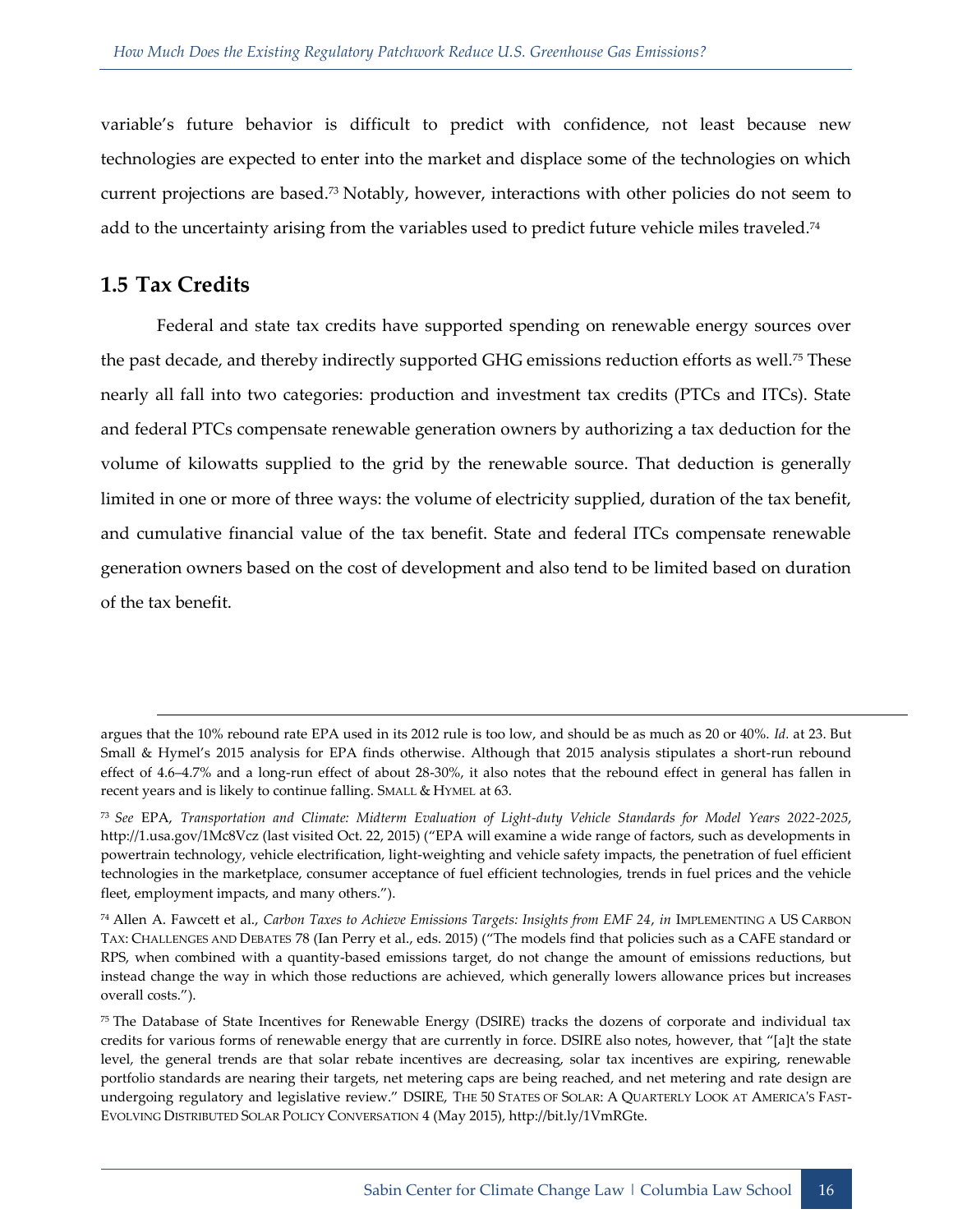The most financially sizeable and politically salient of these tax credits are the federal Production Tax Credit ("PTC") and the Investment Tax Credit ("ITC"). <sup>76</sup> Though each is available for numerous forms of renewable energy, it has generally been the case that wind generation makes use of the PTC and solar of the ITC.<sup>77</sup> Lately, they have been renewed for short durations of one or two years—or, as in the case of the wind PTC, not renewed at all since 2014.<sup>78</sup> Currently, the ITC for solar is due to expire in 2016.<sup>79</sup> The Senate Finance Committee has voted to extend the PTC for wind through to the end of 2016, but the House has yet to act.<sup>80</sup> This latest chapter in what has long been stuttering approach to both tax credits has led to large swings in spending on renewable generation capacity.<sup>81</sup>

*Have the federal PTC and ITC reduced emissions?* While the answer to this question is clearly yes,<sup>82</sup> few further details about PTC- and ITC-related emissions reduction are clear.<sup>83</sup>

*How much?* An answer to this question requires devising numeric estimates for several relationships that resist accurate numeric specification,<sup>84</sup> but the National Academies of Science

<sup>76</sup> These shorthand titles actually refer to the Renewable Electricity Production Tax Credit, the Business Energy Investment Tax Credit, and the Residential Renewable Energy Tax Credit.

<sup>77</sup> *See* GAO, GAO-15-302, ELECTRICITY GENERATION PROJECTS: ADDITIONAL DATA COULD IMPROVE UNDERSTANDING OF THE EFFECTIVENESS OF TAX EXPENDITURES 30–36 (Apr. 2015) (discussing effects of PTC and ITC on wind and solar respectively).

<sup>78</sup> *Id.* at 23 n.55 (noting that tax would still apply in 2015 to facilities on which construction began before Dec. 31, 2014).

<sup>79</sup> DSIRE, BUSINESS ENERGY INVESTMENT TAX CREDIT PROGRAM OVERVIEW, http://bit.ly/1R9xa8Y (last updated May 15, 2015).

<sup>80</sup> American Wind Energy Association, *Senate committee votes 23-3 to extend federal tax credits*

*AWEA applauds strong bipartisan support for American wind power, renewable energy tax incentives*, July 21, 2015, http://bit.ly/1COknHh.

<sup>81</sup> Daniel Cusick, *Solar industry could face sharp decline without full tax credit -- studies*, ENERGY & ENV'T, Sept. 16, 2015, http://bit.ly/1MpcZ3s ("PV solar is not expected to go off an economic cliff similar to what the wind industry experienced two years ago, when the sector's 2.3-cent-per-kilowatt-hour production tax credit (PTC) expired in December 2012 and was renewed only after the beginning of 2013.").

<sup>82</sup> *See* WILLIAM D. NORDHAUS ET AL., NAT'L ACAD. SCI., EFFECTS OF U.S. TAX POLICY ON GREENHOUSE GAS EMISSIONS 3, 58 (2013) (quantifying reductions from tax credits); Brian C. Murray et al., *How Effective are US Renewable Energy Subsidies in Cutting Greenhouse Gases?*, 104 AM. ECON. REV. 569 (2014) (echoing NAS conclusions).

<sup>83</sup> GAO-15-302, *supra* note 78, at 16 ("limited data hinder an understanding of the[ tax credits'] contributions to new generating capacity and ultimately, their effectiveness").

<sup>84</sup> *See* Murray et al., *supra* note 83, at 570 ("We found a few papers that econometrically estimated the effects of the production tax credit on wind capacity in the United States … but found nothing that connected changes in renewable capacity to emissions through power and fuel market-clearing mechanisms."). Such an estimation would have to specify relationships between a) tax credits and increases in spending on renewable generation over and above those attributable to other incentives like RPSs, b) additional spending on renewable generation and the change in volume of renewably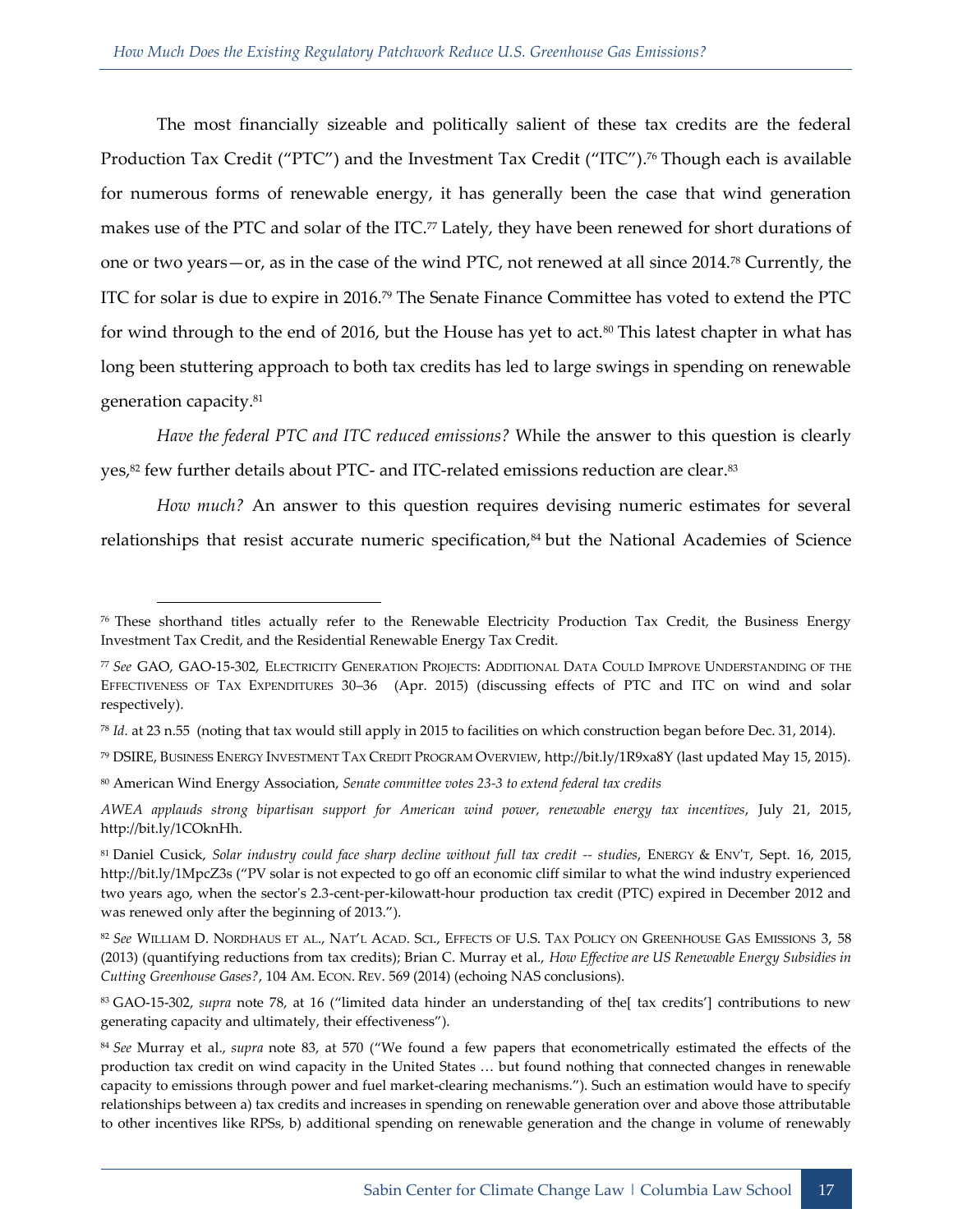attempted to answer it nonetheless.<sup>85</sup> The NAS's 2013 report concluded that a scenario in which the tax credits were extended through 2035 would reduce national GHG emissions by 0.3% both annually and cumulatively relative to the EIA's baseline and "high growth" scenarios for the years 2010-2035.<sup>86</sup> In terms of volume, this meant the tax credits were estimated to reduce GHG emissions by about 15 to 16 Mt CO<sub>2</sub>e annually and 360 to 393 Mt CO<sub>2</sub>e across the full 25-year period.<sup>87</sup>

*How certain are we?* Somewhat. Intuitively, the NAS estimate seems low, given that renewable generation construction is evidently responsive to the availability of the PTC and ITC,<sup>88</sup> and that the PTC and ITC contributed to the development of over 28,000 MW of new utility-scale renewable generation capacity from 2009 to 2014 alone.<sup>89</sup> But the model from which the NAS derived its results seems to capture this responsiveness:

NEMS-NAS projects that if the PTC/ITC are eliminated, then by 2035 utilities will add more than twice as many combustion turbines and nearly 50 percent more natural gas combined cycle plants while retiring 25 fewer coal-fired plants . . . . [T]he No-PTC/ITC scenario projects about half as many new utility-scale renewable installations and one-fifth as much new end-use renewables.<sup>90</sup>

Murray et al. (2014), after conducting a follow-up examination of the NAS 2013 report, emphasized that, while tax credits seemed to reduce GHG emissions in some circumstances, in others they would seem not to lead to any reduction at all.<sup>91</sup> This observation fits well with findings by GAO and others that tax credits' effect on renewable development is sensitive to the

-

<sup>87</sup> *Id.* at 59.

generated electricity actually consumed, c) the change in volume of consumed renewable electricity and the volume of displaced non-renewable generation; and d) the GHG-emissions intensity of displaced non-renewable generation.

<sup>85</sup> NORDHAUS ET AL., *supra* note 83, at 3, 58.

<sup>86</sup> *Id.* at 3, 58.

<sup>88</sup> MADELINE YOZWIAK ET AL., BLOOMBERG NEW ENERGY FINANCE, HOW EXTENDING THE INVESTMENT TAX CREDIT WOULD AFFECT US SOLAR BUILD 1 (2015), http://bit.ly/1FTQXn5 ("A pending reduction of the 30% investment tax credit (ITC) in 2017 will reduce build rates from an average of 8GW/year from 2014-16 to 6GW/year from 2017-22."); ERIC LANTZ ET AL., NAT'L RENEWABLE ENERGY LAB'Y, IMPLICATIONS OF A PTC EXTENSION ON U.S. WIND DEPLOYMENT, 3 (2014) ("Past PTC expirations have resulted in reductions in year on year installations between 73% and 93%").

<sup>89</sup> GAO-15-302, *supra* note 78, at 16–18.

<sup>90</sup> NORDHAUS ET AL., *supra* note 83, at 63.

<sup>91</sup> Murray et al., *supra* note 83, at 572.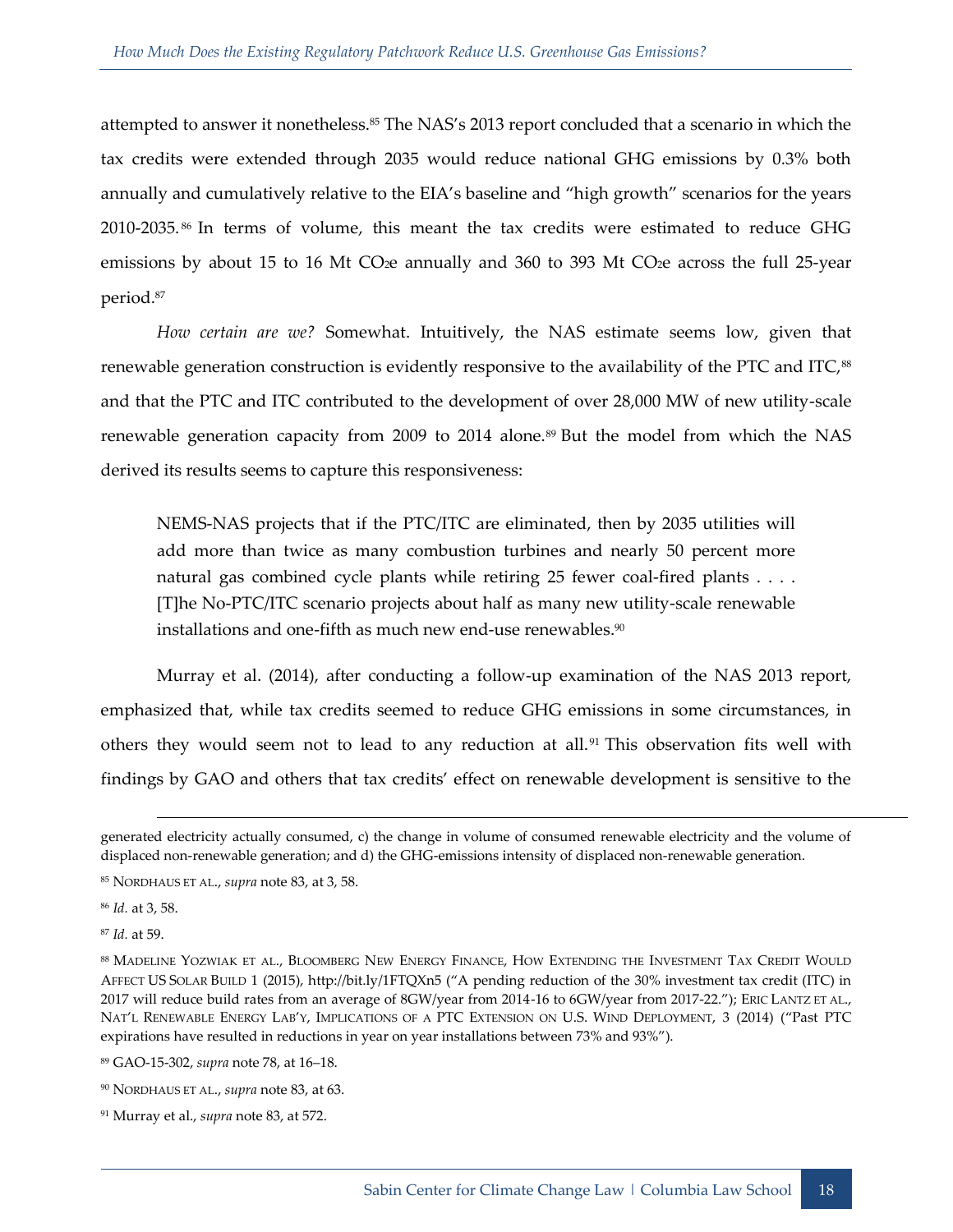presence of a state RPS.<sup>92</sup> Whether or not it helps to explain the seemingly modest size of the effect estimated by NAS, it certainly echoes what NAS, GAO, and others report about the difficulty of detecting tax credits' effect on emissions.

### <span id="page-23-0"></span>**1.6 Regional Greenhouse Gas Initiative ("RGGI")**

RGGI launched in 2005,<sup>93</sup> expanded to include 10 states in 2007, and imposed a downwardratcheting GHG emissions cap-and-trade scheme starting in 2009.<sup>94</sup> The scheme covered the 168 facilities within those states' borders that can generate at least 25 megawatts of electricity; it did not cover emissions from smaller facilities in RGGI states and from all facilities located in nonmember states, even those that generated electricity imported into RGGI states.<sup>95</sup> A substantial portion—by some estimates, half<sup>96</sup>—of the proceeds from emissions permits auctioned pursuant to RGGI have funded renewable energy and energy efficiency initiatives in RGGI member states. Thus RGGI both raises the cost of emitting GHGs and supports efforts to emit less of them.

Three significant things changed in RGGI's first years. First, drops in the price of natural gas led to substantial displacements of coal-fired generation, reducing regional GHG emissions even before the 2009 cap entered into effect. Second, New Jersey withdrew from RGGI. And third, the remaining states agreed in 2012 to reset the cap to a lower level starting in 2014. Notably, because RGGI's design included a "reserve price" for tradable emissions permits, the difference between the cap and actual emissions from 2009 to 2013 did not cause RGGI's system of payments to grind to a halt.<sup>97</sup> Instead, that system simply functioned as a sort of carbon tax on subject

<sup>92</sup> *See* GAO-15-302, *supra* note 78, at 10–14; *see also* KAREN PALMER ET AL., RESOURCES FOR THE FUTURE, FEDERAL POLICIES FOR RENEWABLE ELECTRICITY: IMPACTS AND INTERACTIONS (2011).

<sup>93</sup> Regional Greenhouse Gas Initiative, Memorandum of Understanding (2005), http://bit.ly/1Q81D7i.

<sup>94</sup> RGGI, *Program Design*, http://www.rggi.org/design/history.

<sup>95</sup> J.L. RAMSEUR, CONG. RES. SERV., THE REGIONAL GREENHOUSE GAS INITIATIVE: LESSONS LEARNED AND ISSUES FOR CONGRESS 2 (July 2015).

<sup>96</sup> Brian C. Murray et al., *Why Have Greenhouse Gas Emissions in RGGI States Declined? An Econometric Attribution to Economic, Energy Market, and Policy Factors*, Duke Environmental and Energy Economics Working Paper Series, No. EE 14-01 (May 2014).

<sup>97</sup> RAMSEUR, *supra* note 96, at 9–10.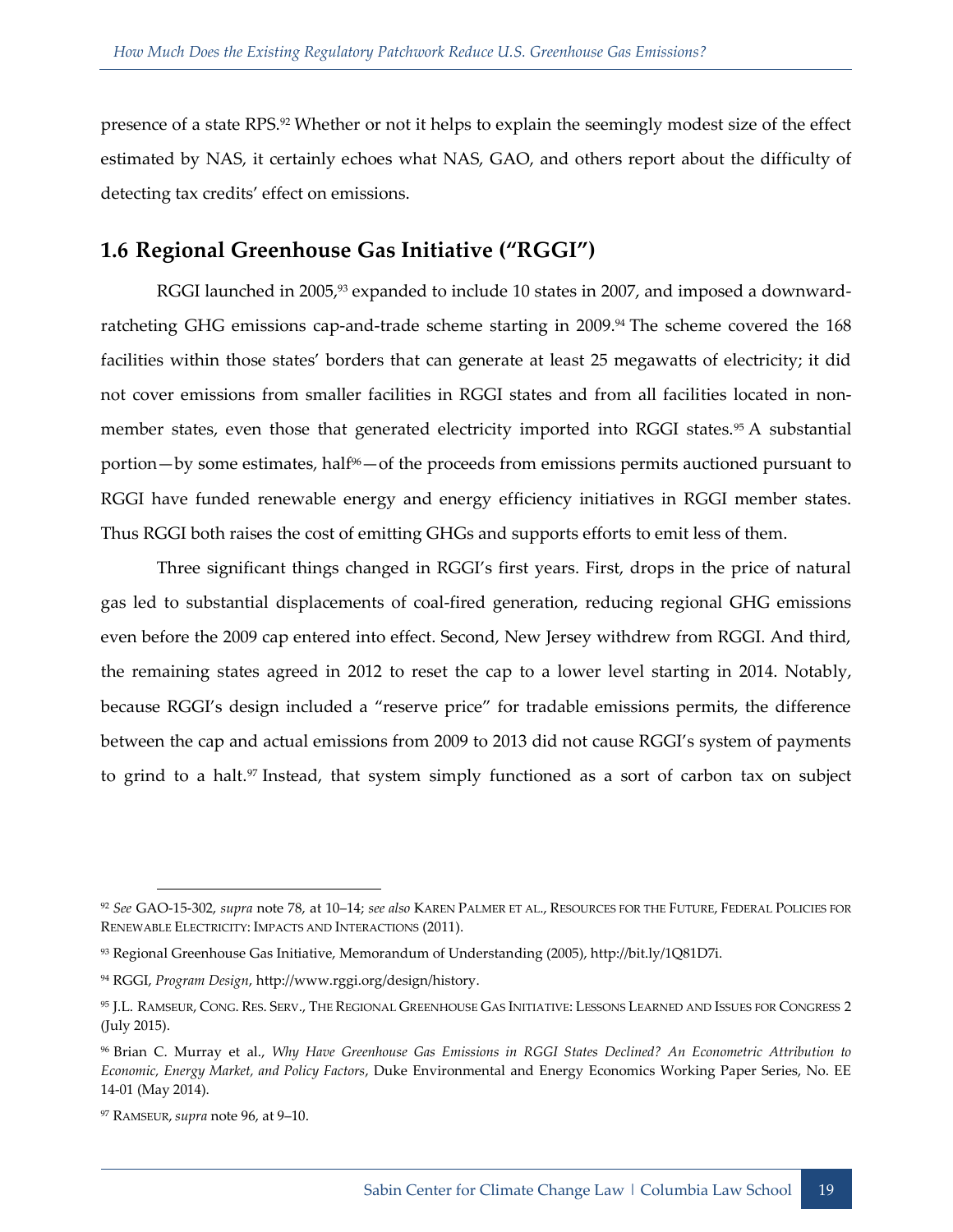facilities and their host states, generating over \$2 billion from allowances despite an emissions cap set well above actual emissions levels.<sup>98</sup>

*Has RGGI reduced emissions?* Yes, RGGI has reduced GHG emissions. Several analyses of RGGI's role in regional emissions reduction have come to broadly consistent conclusions:<sup>99</sup> although several factors affected regional GHG emissions since RGGI's inception, RGGI appears to have been the cause of significant emissions reductions.

*How much?* Because the reasons for GHG emissions reductions in RGGI states since 2009 are somewhat complex,<sup>100</sup> their precise estimation is difficult.<sup>101</sup> The following discussion explains the direct and indirect components of this paper's approximate estimate—on average, 4.19 Mt CO2e annually since 2009.

Direct Reductions. RGGI, Inc. reports that the average emission rate from sources subject to RGGI was 32.5% lower from 2011–2013 than from 2006–2008, and that the rate from sources from which RGGI states import electricity was 0.5% lower across those time periods.<sup>102</sup> The corresponding reductions in emissions by mass are 40.8 Mt for RGGI sources and 0.214 Mt for sources that exported to RGGI states.<sup>103</sup> Data from 2014 should be published by August of  $2016$ but Ramseur, writing for the Congressional Research Service, warns that the revised emissions cap, which took effect in January 2015, will make any comparison of results under the different caps "apples to oranges."<sup>104</sup>

Fell & Maniloff (2015) examines changes from January 2004 to December 2012 in emissions from coal- and natural gas-fired electricity generators that are subject to RGGI and that export to

<sup>98</sup> *Id.* at 9.

<sup>99</sup> *See, e.g.*, Man-Keun Kim & Kangil Lee, *Dynamic Interactions Between Carbon and Energy Prices in the U.S. Regional Greenhouse Gas Initiative Region*, 5 INT'L J. ENERGY, ECON. & POL'Y 494 (2015); P.J. HIBBARD ET AL., THE ANALYSIS GROUP, THE ECONOMIC IMPACTS OF THE REGIONAL GREENHOUSE GAS INITIATIVE ON TEN NORTHEAST AND MID-ATLANTIC STATES (2015), http://bit.ly/1j8zXnX; Murray et al., *supra* note 97.

<sup>100</sup> HARRISON FELL & PETER MANILOFF, BENEFICIAL LEAKAGE: THE EFFECT OF THE REGIONAL GREENHOUSE GAS INITIATIVE ON AGGREGATE EMISSIONS, COLORADO SCHOOL OF MINES DIVISON OF ECONOMICS AND BUSINESS WORKING PAPER 2015-06 (June 2015).

<sup>101</sup> *See generally* RAMSEUR, *supra* note 96.

<sup>102</sup> RGGI, Inc., CO2 EMISSIONS FROM ELECTRICITY GENERATION AND IMPORTS IN THE REGIONAL GREENHOUSE GAS INITIATIVE: 2013 MONITORING REPORT 20–21 (Aug. 2015).

<sup>103</sup> *Id.*

<sup>104</sup> RAMSEUR, *supra* note 96, at 16.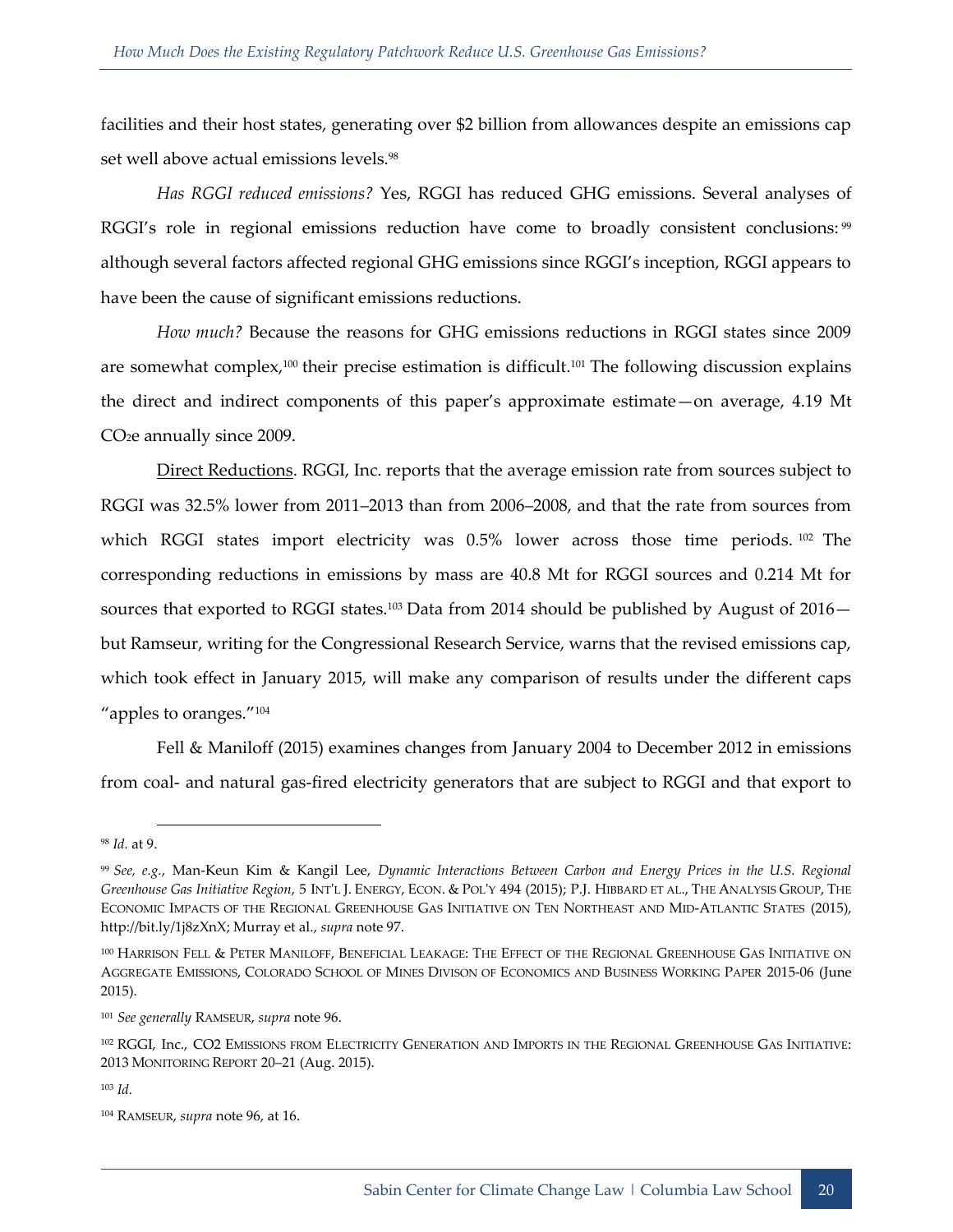RGGI. Their paper isolates multiple factors that make it possible to estimate the effects on electricity supply and emissions from "generation leakage" owing to RGGI, i.e., electricity generation that took place beyond the RGGI region. Briefly stated, they find the following:

- RGGI did not prompt fuel-switching within RGGI states;
- "a primary compliance mechanism was to turn down coal plants in RGGI," and coal generators subject to RGGI saw 7–10% capacity factor reductions;
- Meanwhile, thanks to fuel switching in Pennsylvania and Ohio (major electricity exporters to RGGI members), those coal capacity factor reductions were chiefly offset by increases in the capacity factors of non-RGGI natural gas generators; and
- Gross GHG emissions reductions owing to RGGI were 7.98 Mt annually; net reductions were 3.9 Mt, or 1.4% of the RGGI and non-RGGI total of 268.5 Mt annually.

Murray et al. (2014) put RGGI's contribution to GHG emissions reductions into a national context, estimating that it accounted for almost 2% of the emissions decline seen *nationally* from 2009 to 2011.<sup>105</sup>

Indirect reductions. Only RGGI, Inc. has attempted a comprehensive estimate of indirect emissions reductions resulting from all RGGI-funded renewable energy and energy efficiency projects. It reports that the amounts spent on such projects are: \$ 9.15 million on "clean technology R&D," \$ 582.58 million on energy efficiency efforts, and \$ 152.17 million on renewable energy generation. RGGI, Inc. estimates the combined result of these investments to be a reduction of 1.18 Mt CO<sub>2</sub>e so far and anticipates a further reduction of 9.12 Mt CO<sub>2</sub>e, based on estimated lifetime contributions of renewable energy sources and energy efficiency investments.<sup>106</sup>

New York's State Energy Research and Development Authority ("NYSERDA") publishes estimates of GHG emissions reductions it attributes to RGGI-funded projects in New York. Those estimates are broadly consistent with RGGI, Inc.'s estimates: 0.19 Mt CO<sub>2</sub>e reduced so far, and anticipating a cumulative 5.79 Mt CO<sub>2</sub>e over the lifetime of RGGI-funded investments. No other

<sup>105</sup> Murray et al., *supra* note 97, at 22.

<sup>106</sup> RGGI, Inc., *Investment of RGGI Proceeds Through 2013*, at 7 (Aug. 2015), http://bit.ly/1N8V9EG; *see also* NYSERDA, NEW YORK'S REGIONAL GREENHOUSE GAS INITIATIVE INVESTMENT PLAN (2014 OPERATING PLAN) FINAL REPORT, at S-2 (Dec. 2014), http://on.ny.gov/1LqWIhQ (providing similar estimates of GHG reductions resulting from investment of RGGI auction proceeds).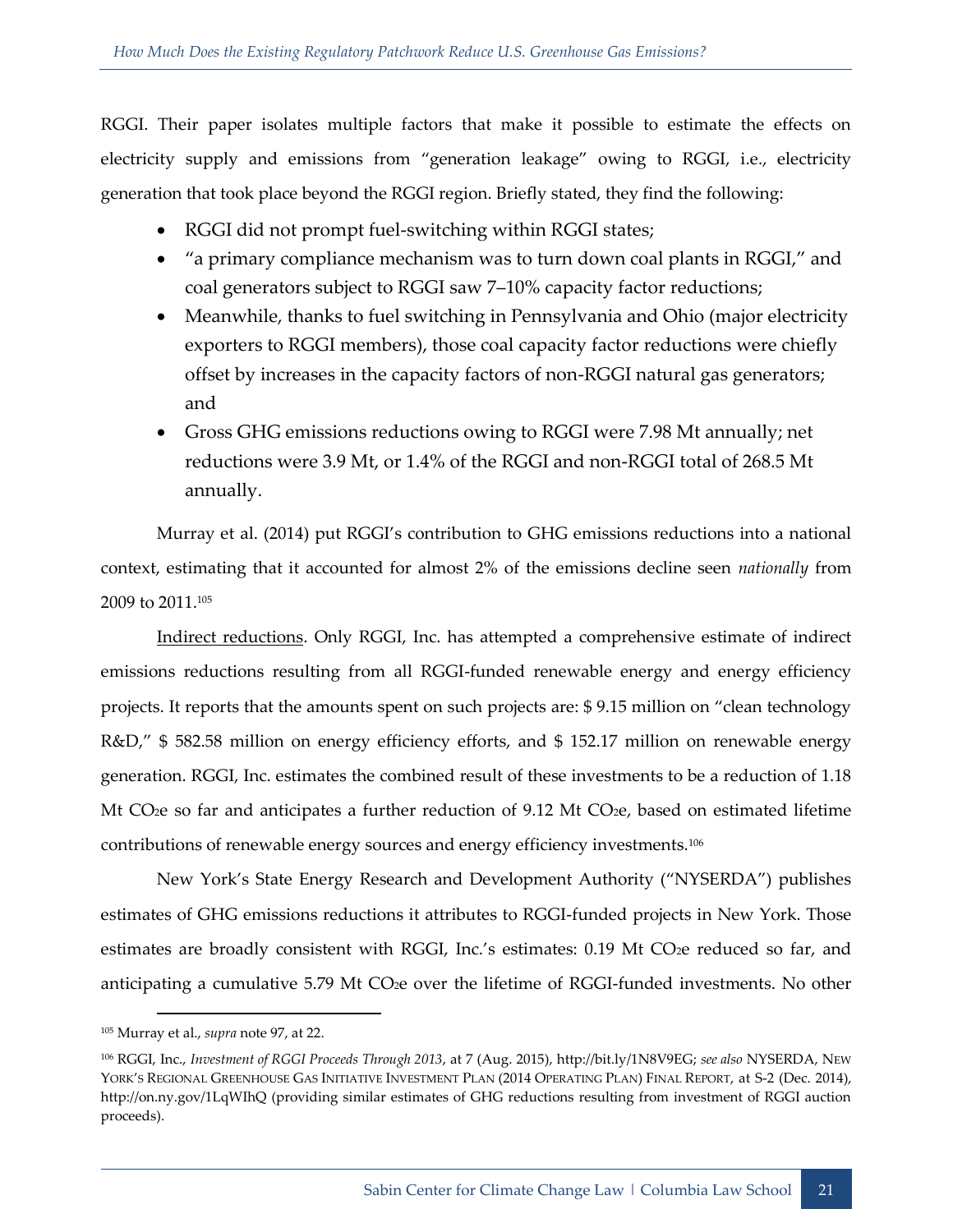RGGI state produces this sort of comprehensive report, but some have reported on estimated GHG emissions reductions in piecemeal fashion.<sup>107</sup>

*How certain are we?* With respect to RGGI's direct effects, fairly certain. The most likely statistical confounds identified by those who have analyzed RGGI's effect on emissions are (i) reduced electricity demand amid the economic recession that started in 2008, (ii) fuel-switching, and (iii) leakage. Questions about each of these have largely been answered. Murray et al. (2014)'s careful econometric decomposition of GHG emissions data found that the effect of the recession was minimal and statistically insignificant.<sup>108</sup> That analysis also found that fuel-switching was highly significant and explained at least one-third of recorded emissions reductions. This is consistent with Fell & Maniloff's description of the role of fuel switching as an important factor chiefly via the importation of electricity from non-RGGI states like Pennsylvania and Ohio where natural gas substantially replaced coal from 2004 to 2013. With respect to RGGI's indirect effects, there is little doubt that RGGI-funded investments in energy efficiency and renewable energy will not increase GHG emissions. However, because estimates of RGGI's indirect effects on GHG emissions are few and difficult to substantiate, their accuracy is less certain.

#### <span id="page-26-0"></span>**1.7 California's AB 32**

AB 32 deals comprehensively with California's GHG emissions,<sup>109</sup> setting an overarching goal for their reduction and assigning California's Air Resources Board ("CARB") the task of devising a Scoping Plan that specifies reduction goals for particular sectors. <sup>110</sup> That Plan is reviewed and updated every five years.<sup>111</sup> Notably, CARB's First Update to the Scoping Plan in 2014 recalibrated the initial plan's baseline because—as with RGGI—exogenous factors had caused

<sup>107</sup> *See, e.g.*, Massacusetts Dep't of Energy & Envtl. Affairs, *Massachusetts Leads the Way in Greenhouse Gas Emissions Reduction Efforts; Successful RGGI Program Advocated as Model for Other States*, http://1.usa.gov/1hm0NGi (last visited Oct. 22, 2015) (reporting cumulative reduction of 0.43 Mt CO<sub>2</sub>e to date from RGGI-funded energy efficiency projects); NEW HAMPSHIRE DEP'T OF ENVTL. SERVS., RGGI ANNUAL REPORT 8 (Oct. 21, 2014), http://1.usa.gov/1jWLTJH (estimating reduction of 7.26 Mt CO2e over lifetime of RGGI-funded investments).

<sup>108</sup> Murray et al., *supra* note 97, at 21.

<sup>109</sup> AB 32 regulates the same six GHGs as EPA's CPP, as well as one more: nitrogen trifluoride (NF3). CARB, Assembly Bill 32 Overview, http://bit.ly/1d7gp99 (last updated August 5, 2014).

<sup>110</sup> Global Warming Solutions Act, 2006 Cal. Stat. ch. 488, http://bit.ly/1jR79Rx.

<sup>111</sup> CARB, *First Update to the AB 32 Scoping Plan*, May 24, 2014, http://bit.ly/1sBi2UF.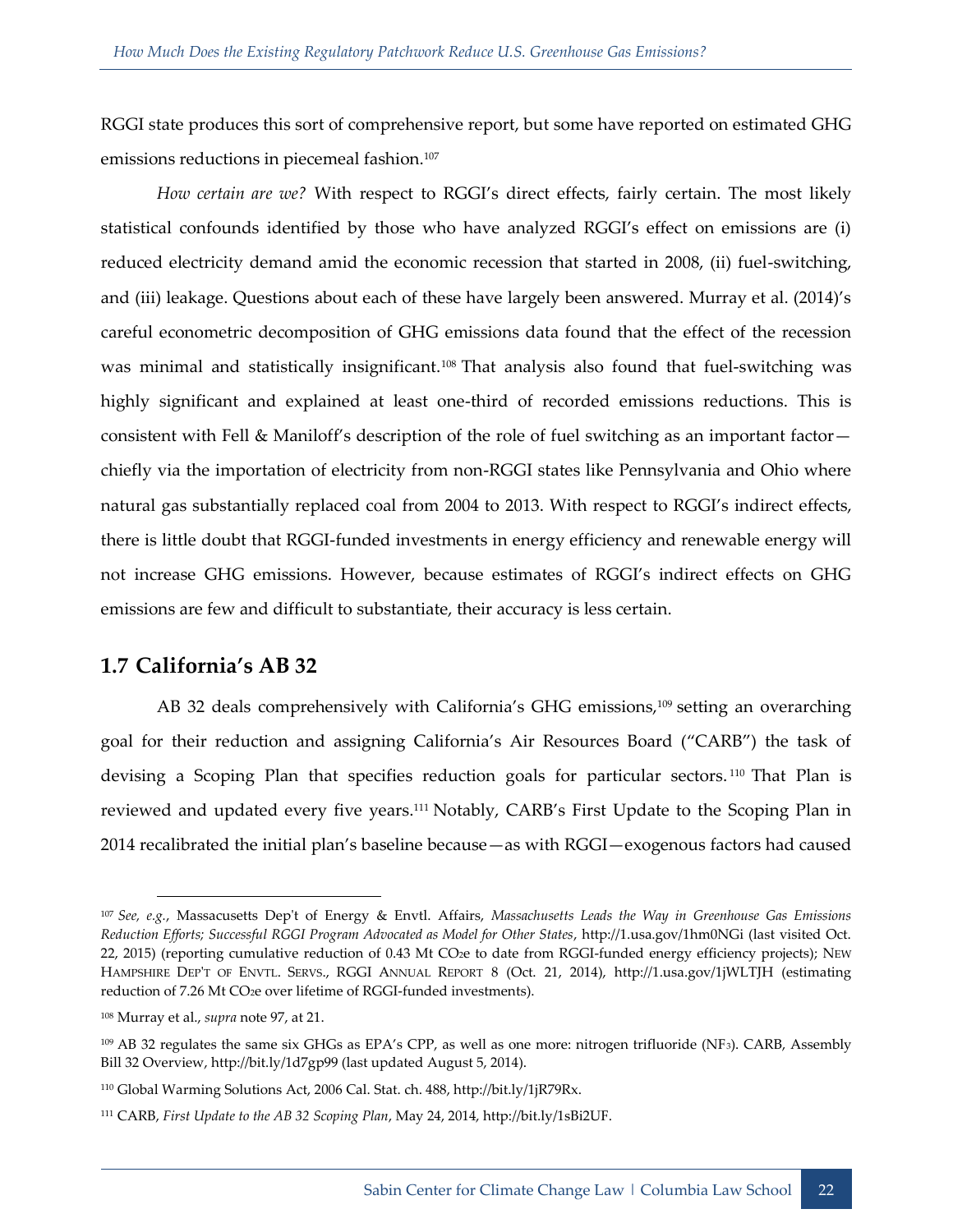California's emissions to decline.<sup>112</sup> While the goal remains a return to 1990 emissions levels by 2020, the First Update has revised the 2020 baseline down to 509 Mt CO2e from 596. This means reducing emissions by 15% or 78 Mt CO<sub>2</sub>e over the next four years.<sup>113</sup> CARB's 2014 First Update parcels out the following reduction responsibilities among California's "economic sectors."<sup>114</sup> Those responsibilities are: 25 Mt CO<sub>2</sub>e from energy, comprised of electricity and natural gas facilities and infrastructure; 23 from transportation; 5 from high-GWP emissions;<sup>115</sup> 2 from waste; and 23 from AB 32's cap and trade scheme,<sup>116</sup> which covers electricity generators, large industrial facilities, and (as of January 2015) fuel distributors.

California's Governor pushed AB 32's goal further still with an April 2015 Executive Order directing California to reduce GHG emissions to 40% *below* 1990 levels by 2030117—a goal and a timeframe that align California with jurisdictions committing to emissions reductions in advance of the 21st Conference of the Parties to the United Nations Framework Convention on Climate Change.<sup>118</sup> That Executive Order indicates that its 2030 goal is actually an interim step toward emissions 80% below 1990 levels by 2050.<sup>119</sup> Achieving these goals would mean that California would emit no more than 258.6 Mt CO<sub>2</sub>e in 2030 – 291.4 Mt CO<sub>2</sub>e less than a 2030 baseline of 550 Mt

<sup>112</sup> CARB premised that 87 Mt reduction on three changes. It ascribed about 34% of the reduction to new policies: passage of the "Pavley" bill, which imposed emissions limits on motor vehicles for model years 2009-16, and California's then-20% RPS. It ascribed the remaining 66% to the economic downturn of 2008-2010. CARB, 2020 STATEWIDE GREENHOUSE GAS EMISSIONS AND THE 2020 TARGET 1 (May 2014), http://bit.ly/1WPIgUp.

<sup>113</sup> This goal revises the initial one of 427 Mt CO2e as a result of CARB's adoption of the Fourth IPCC Integrated Assessment Reports updated GWP values. CARB, 2020 BUSINESS-AS-USUAL EMISSIONS PROJECTION, 2014 EDITION (May 2015), http://bit.ly/1OnRztk. CARB continues to use the Fourth reports values, even though the Fifth report revised them again. *See* G. Myhre et al., ANTHROPOGENIC AND NATURAL RADIATIVE FORCING, IN CLIMATE CHANGE 2013: THE PHYSICAL SCIENCE BASIS. CONTRIBUTION OF WORKING GROUP I TO THE FIFTH ASSESSMENT REPORT OF THE INTERGOVERNMENTAL PANEL ON CLIMATE CHANGE (T.F. Stocker et al. eds. 2013). This means, for instance, that CARB calculates methane's radiative forcing over a 100-year period to be 21 times that of CO2 instead of 28 times.

<sup>114</sup> CARB, *Economic Sectors Portal*, http://bit.ly/1FVhRjU (last updated Sept. 14, 2015).

<sup>115</sup> This category includes substances with a GWP of 150 times CO2 or higher. Their use has grown steadily in recent years as they have filled in for the ozone-depleting substances prohibited by the Montreal Protocol. *See First Update to the AB 32 Scoping Plan*, *supra* note 112, at 90.

<sup>116</sup> *See* CARB, *Overview of ARB Emissions Trading Program* (Feb. 9, 2015), http://bit.ly/1R1xDdq.

<sup>117</sup> Cal. Exec. Order B-30-15 (Apr. 29, 2015), http://bit.ly/1In2D5S.

<sup>118</sup> Press Release, Office of the Governor, New California Goal Aims to Reduce Emissions 40 Percent Below 1990 Levels by 2030, Apr. 29, 2015, http://bit.ly/1KmIVsi.

<sup>119</sup> Cal. Exec. Order B-30-15, *supra* note 118.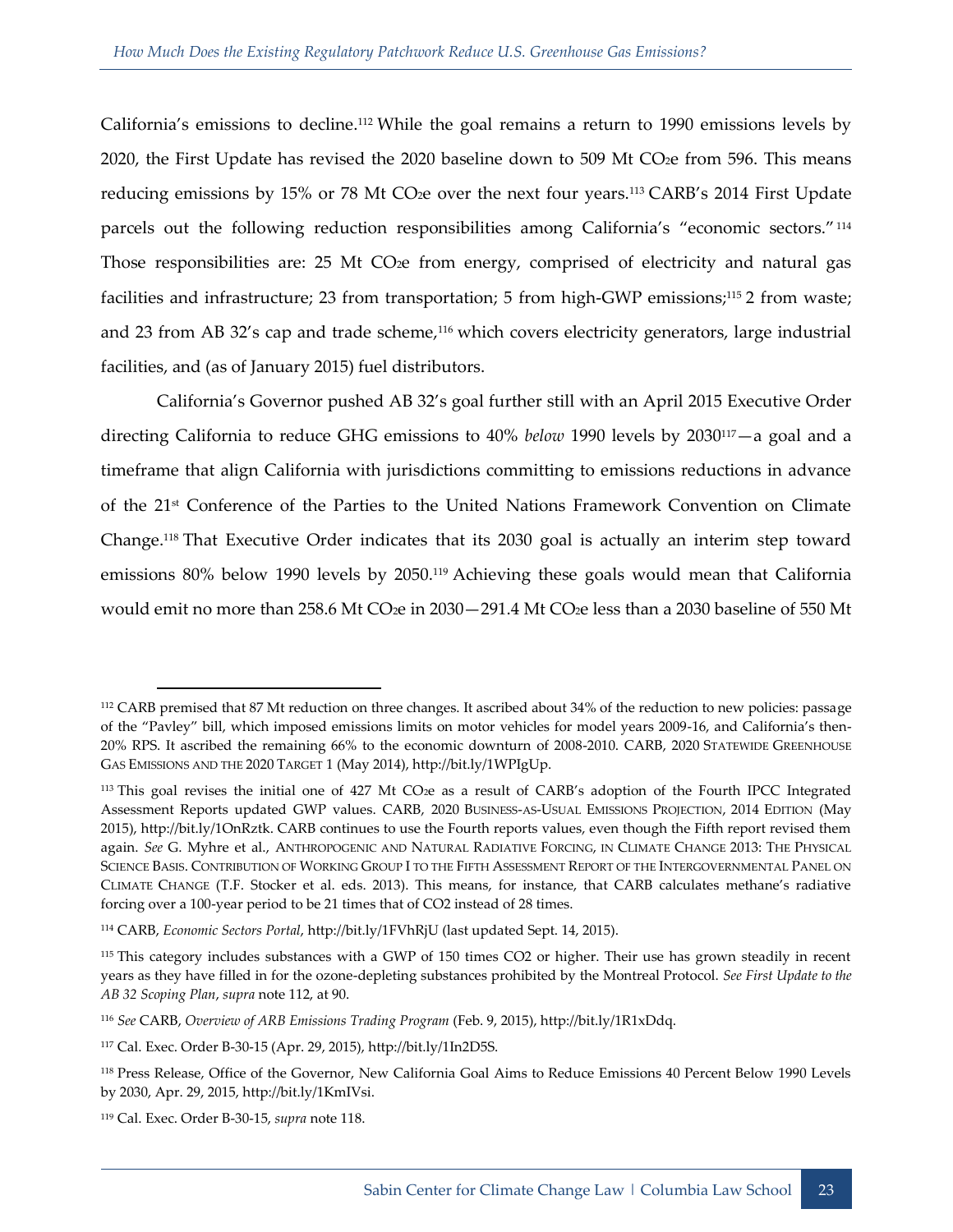CO2e,<sup>120</sup> and 250.4 Mt CO2e less than CARB's current baseline for 2020—and no more than 86.2 Mt CO2e in 2050.

*Has AB 32 reduced emissions?* Unequivocally, yes, the suite of policies ushered in and/or encouraged by AB 32 has reduced the level of California's GHG emissions. CARB maintains a GHG emissions inventory using data collected pursuant to California's GHG reporting mandate another feature of AB 32—and that inventory reflects clear reductions owing to AB 32's provisions.<sup>121</sup>

How much? CARB reports that California sources emitted 459.3 Mt CO<sub>2</sub>e in 2013, a reduction of 35.7 Mt CO<sub>2</sub>e or 7.2% from the peak of 495 Mt CO<sub>2</sub>e emitted in 2004.<sup>122</sup> On that basis CARB—and independent observers<sup>123</sup>—anticipate that California will meet AB 32's 2020 goal of 509 Mt CO2e or less. However, specifying what of that reduction owes to AB 32's interventions requires distinguishing their effects from the effects of exogenous variables like changes in emissions owing to the Great Recession<sup>124</sup> and policies not counted among AB 32's decarbonizing initiatives.<sup>125</sup> Each is discussed in turn here.

-

<sup>124</sup> The most striking evidence of the relationship between the downturn and emissions levels comes from cement plants, whose production and emissions levels fell steeply between 2007 and 2010, but have since recovered substantially as the housing market has rebounded. *See id.* at 7 (noting more than 30% drop in emissions from 2008 to 2009 alone).

<sup>120</sup> This number uses as its 2030 baseline an extrapolation of CARB's 2020 baseline. *See* MAX WEI ET AL., LAWRENCE BERKELEY NAT'L LAB'Y, SCENARIOS FOR MEETING CALIFORNIA'S 2050 CLIMATE GOALS--CALIFORNIA'S CARBON CHALLENGE PHASE II VOLUME I: NON-ELECTRICITY SECTORS AND OVERALL SCENARIO RESULTS 16 (2014), http://bit.ly/1NrFvV2.

<sup>121</sup> *See* CARB, CALIFORNIA GREENHOUSE GAS EMISSION INVENTORY - 2015 EDITION, http://bit.ly/1jepEyC (last updated June 30, 2015).

<sup>122</sup> CARB, 2020 BUSINESS-AS-USUAL EMISSIONS PROJECTION, 2014 EDITION, *supra* note 114, at 1.

<sup>123</sup> *See, e.g.*, Christopher S. Yang et al., *Achieving California's 80% Greenhouse Gas Reduction Target in 2050: Technology, Policy and Scenario Analysis Using CA-TIMES Energy Economic Systems Model*, 77 Energy Pol'y 118 (2015) (noting that costeffective means are already in place in energy and transport sectors for achieving interim *2030* goal); Jeffrey B. Greenblatt, *Modeling California policy impacts on greenhouse gas emissions*, 78 Energy Pol'y 158, 158 (2015); Mark Roelfsema, *Are Major Economies on Track to Achieve Their Pledges for 2020? An Assessment of Domestic Climate and Energy Policies*, 67 ENERGY POL'Y 781, 793 (2014) (anticipating 90-100% compliance with goals for California's emissions trading scheme, which covers 85% of the state's emitters); *see also* Ann E. Carlson, *Regulatory Capacity and State Environmental Leadership: California's Climate Policy*, 24 FORDHAM ENVTL. L. REV. 63 (2013) (describing CARB's proven institutional capacity and prospective ability to handle ongoing GHG emissions reduction efforts).

<sup>125</sup> CARB's 2014 adjustment to its projection for a 2020 "business as usual" emissions scenario confirms this: CARB divides the 87 Mt CO<sub>2</sub>e difference between the 2006 and 2014 baseline scenario estimates into 57 Mt CO<sub>2</sub>e attributable to the 2008-11 "severe and prolonged economic downturn" and 30 Mt CO2e to complementary non-AB-32 policies. *See*  CARB, 2020 Statewide Greenhouse Gas Emissions and the 2020 Target 1, 5 (May 2014), http://bit.ly/1WPIgUp.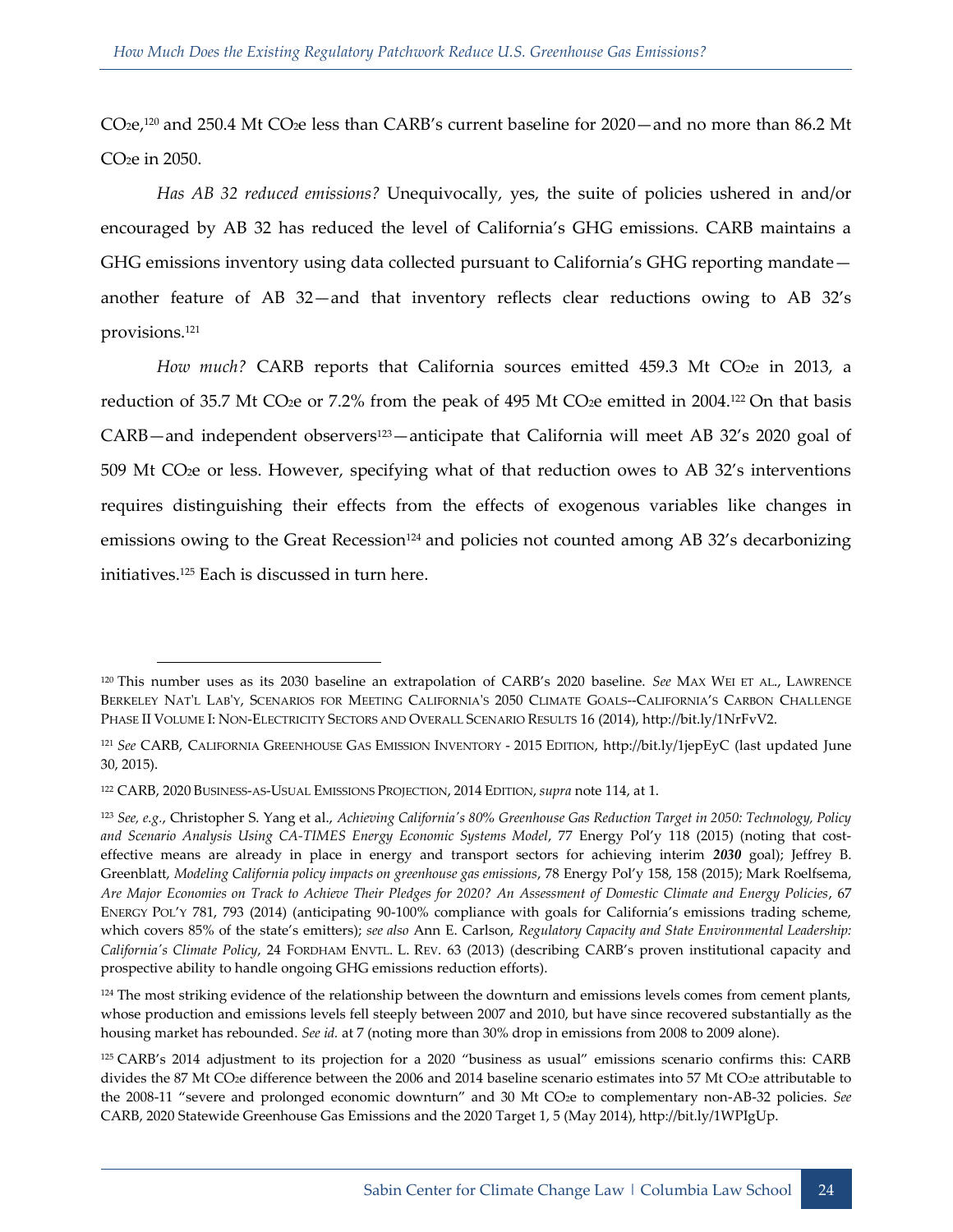Does the Great Recession deserve the credit for emissions reductions since passage of AB 32? Nelson et al. (2012) answers a nationwide version of this question by conducting a multiple regression analysis of the EIA's post-recession revision of U.S. GHG emissions baseline projections for 2020 and 2030.<sup>126</sup> That analysis seeks to detect the relative importance of economic activity and policy interventions, and concludes that while the 2008–2009 dip in economic activity accounts for roughly 20% of the EIA's downward revision to its emissions baseline, policy interventions account for over 40% of that revision.<sup>127</sup>

It attributes the remaining 40% to fuel switching, energy efficiency improvements in building stock,<sup>128</sup> and "unattributed reductions" that did not have any clear cause.<sup>129</sup> California being home to the most aggressive GHG reduction policies in the country, this paper takes Nelson

et al.'s findings as indicating that the effect of California's GHG emissions reduction policies was at least twice that of the recession. This conclusion would seem to be confirmed by the downward-sloping trend of California emissions<br>
per capita, which became steeper *after* the<br>
recession (see Figure 3 at right).<sup>130</sup><br>
CARB's 2014 recalibration of its 2020<br>
baseline also took into account its and the **ab** per capita, which became steeper *after* the recession (see Figure 3 at right).<sup>130</sup>

CARB's 2014 recalibration of its 2020 baseline also took into account the emissions effects of California's low carbon fuel standard and RPS, which are part of the Second Scoping Plan but were not included in the initial Scoping Plan. 131 It estimated that those policies had



<sup>126</sup> Hal T. Nelson et al., *The Great Recession or progressive energy policies? Explaining the decline in US greenhouse gas emissions forecasts*, J. ENVTL. PLANNING & MGMT., May 2015.

<sup>127</sup> *Id.* at 16.

<sup>128</sup> It distinguishes these improvements from changes attributable to state energy efficiency portfolio standards. *Id.*

<sup>129</sup> *Id.* at 15–17.

<sup>130</sup> Figure from CARB, CALIFORNIA GREENHOUSE GAS EMISSION INVENTORY - 2015 EDITION, *supra* note 122, at 1; trend lines added by author.

<sup>&</sup>lt;sup>131</sup> CARB, 2020 STATEWIDE GREENHOUSE GAS EMISSIONS AND THE 2020 TARGET 1, (May 2014).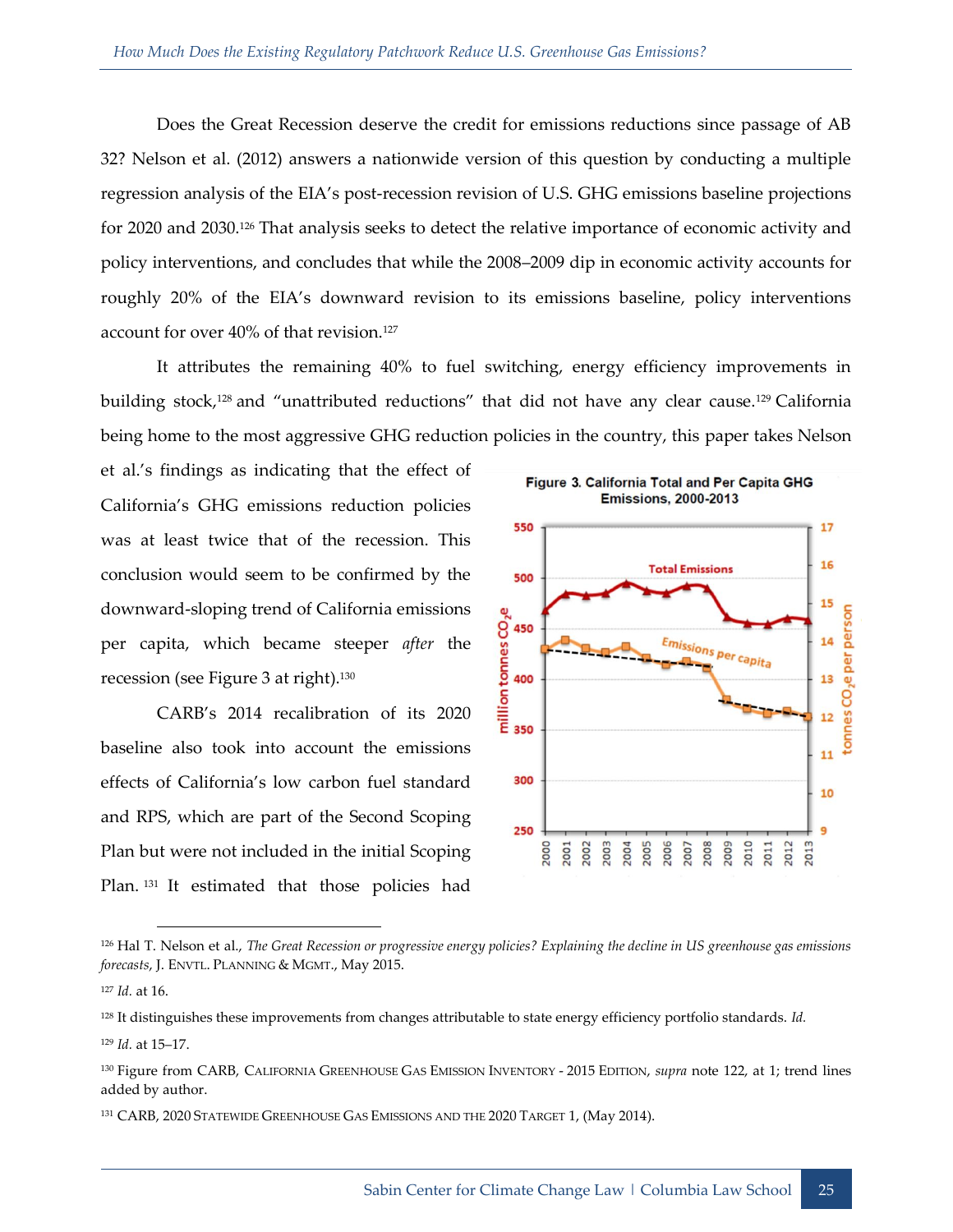yielded emissions reductions of 30 Mt CO2e, reducing what would be required of AB 32 policies to achieve the goal of reaching 1990 emissions levels by 2020.<sup>132</sup>

*How certain are we?* Of projections up to 2020, somewhat certain; of 2030 projections, less certain. Beyond 2030, that certainty erodes sharply.<sup>133</sup> This reflects an evolving but incomplete understanding of how effective and cost-effective particular technological and operational changes will be in the sectors CARB regulates.<sup>134</sup> For instance, whereas there is growing confidence about California's ability to accommodate a large proportion of variable renewable electricity generation sources into its electric grid, less is currently understood about what it will take to electrify the transportation sector and to prevent the replacement of ozone-depleting refrigerants with high-GWP substitutes. This increasing degree of uncertainty owes also to emissions reduction policies potentially becoming competitive rather than complementary as downward-ratcheting emissions limits push California's various sectors to make increasingly expensive changes.<sup>135</sup>

#### <span id="page-30-0"></span>**1.8 State Renewable Portfolio Standards ("RPSs")**

-

Twenty-nine states and Washington, DC have adopted renewable portfolio standards ("RPSs") requiring that their electrical utilities purchase a minimum quotient of electricity from renewable sources.<sup>136</sup> Another eight states have legislated non-binding renewable portfolio goals.<sup>137</sup>

<sup>&</sup>lt;sup>132</sup> See id. (reducing earlier 2020 baseline scenario by 32 Mt CO<sub>2</sub>e to account for effect of low carbon fuel standard and RPS). Thirty-two is 5% of the revised 2020 baseline of 509 Mt CO2e.

<sup>133</sup> *See* Geoffrey M. Morrison et al., *Comparison of low-carbon pathways for California*, 131 CLIMATIC CHANGE 545 (2015) (identifying key features and factors of energy and emissions models employed in the following studies: C. Yang, *Achieving California's 80% greenhouse gas reduction target in 2050: technology, policy and scenario analysis using CA-TIMES energy economic systems model*, 77 ENERGY POL'Y 118 (2015); M.Z. Jacobson et al., *A roadmap for repowering California for all purposes with wind, water, and sunlight*, 73 ENERGY 875 (2014); J.H. NELSON ET AL., SCENARIOS FOR DEEP CARBON EMISSIONS REDUCTIONS FROM ELECTRICITY BY 2050 IN WESTERN NORTH AMERICA USING THE SWITCH ELECTRIC POWER SECTOR PLANNING MODEL (VOL. II, CALIFORNIA'S CARBON CHALLENGE PHASE 2), CAL. ENERGY COMM'N PIER REPORT (2014); M. WEI M ET AL., NON-ELECTRICITY SECTORS AND OVERALL SCENARIOS FOR MEETING 80 % EMISSIONS REDUCTION IN 2050 (VOL. I, CALIFORNIA'S CARBON CHALLENGE PHASE 2) CAL. ENERGY COMM'N PIER REPORT (Mar. 2014)).

<sup>134</sup> TODD SCHATZKI & ROBERT N. STAVINS, BEYOND AB 32: POST-2020 CLIMATE POLICY FOR CALIFORNIA (Jan. 2014); James H. Williams et al., *The Technology Path to Deep Greenhouse Gas Emissions Cuts by 2050: The Pivotal Role of Electricity*, 335 SCIENCE 53, 54 (2012) ("Without electrification, the other measures combined produced at best 2050 emissions of 210Mt CO2e, about 50% below the 1990 level.").

<sup>135</sup> *See* Severin Borenstein et al., *Expecting the Unexpected: Emissions Uncertainty and Environmental Market Design*, NBER Working Paper 20999 (Mar. 2015) (finding that AB 32 policies compelling particular investments yield sharp and sudden price changes in emissions trading scheme model).

<sup>136</sup> DSIRE, *Renewable Portfolio Standard Policies* (June 2015), http://bit.ly/1XhTUry.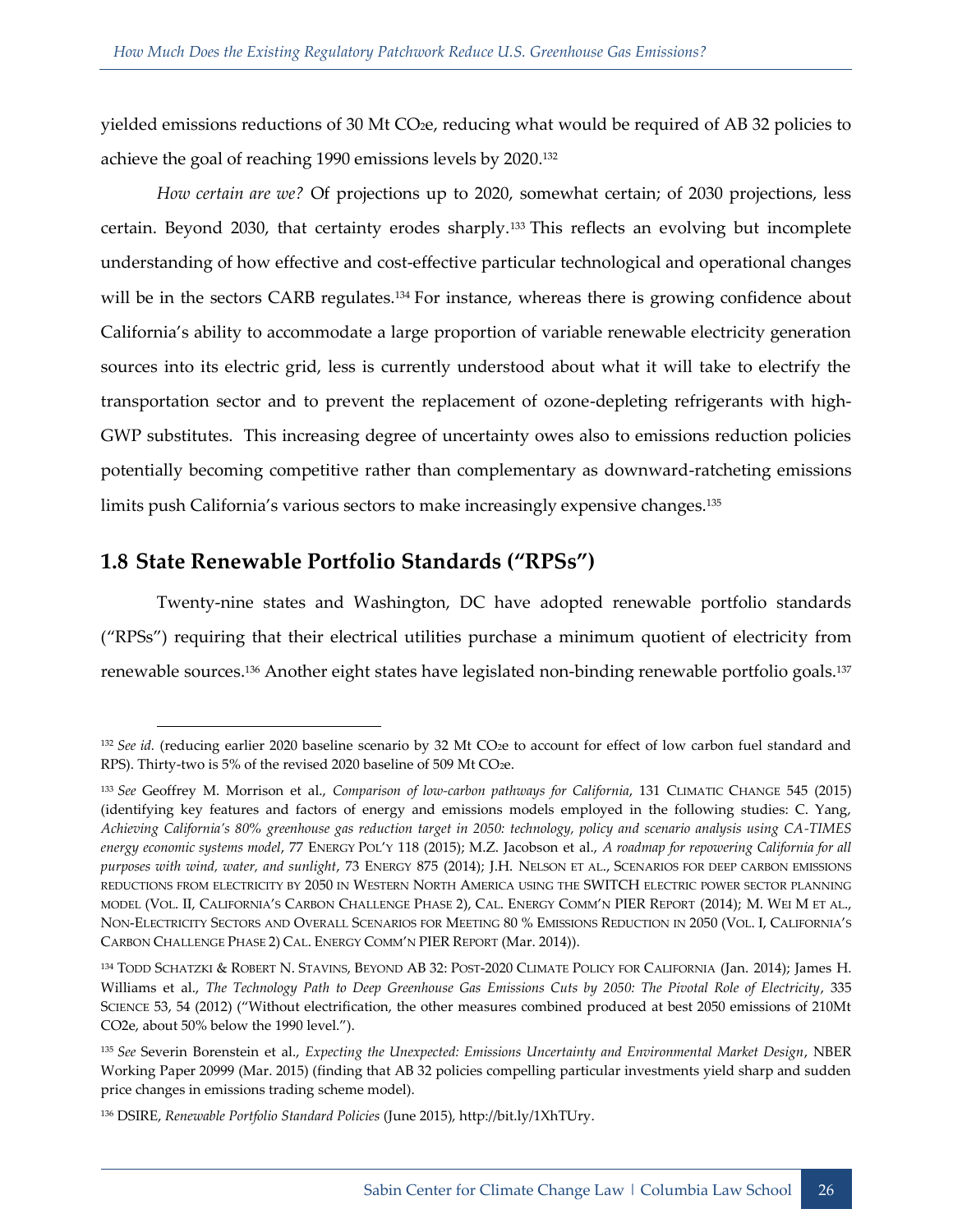Those commitments range widely in their particulars. Seven states have chosen 2015 as their target year, 10 have chosen 2020, and another 12 have chosen 2025 or 2026 (states generally also employ interim targets). Though most states have set a percentage to achieve by those dates, Iowa and Texas have specified a volume of megawatts instead. Of those that specify a percentage, some apply it generally to all utilities while others apply it only to investor-owned utilities, thereby excluding, for instance, rural electric cooperatives. The percentages specified range widely, with South Carolina committing to 2% by 2021 and Hawaii committing to 100% by 2045. Twenty-five of the 38 states with a percentage-based RPS/RPG have committed to achieving 10 to 25% renewable power. If one ignores the highest (100%) and lowest (2%) percentages, the average is 21%.<sup>138</sup>

As Yin & Powers (2010) find, however, "some seemingly aggressive RPS policies in fact provide only weak incentives, while some seemingly moderate RPS policies are in fact relatively ambitious."<sup>139</sup> While Yin and Powers' data and analysis disproves the argument that RPSs are merely symbolic,<sup>140</sup> they also highlight that an RPS's effectiveness turns substantially on whether it permits utilities to comply by purchasing renewable energy credits—especially if those credits can be purchased from out-of-state.<sup>141</sup>

EPA has summarized the analytic steps necessary to estimate how an RPS/RPG affects GHG emissions:

- Determine the "load profile" or operating characteristics of the renewable source;
- Identify marginal generating units, that is, relatively costly units that would be the first to go if a utility were required to purchase from a different source instead;
- Determine avoided emissions factors for those marginal units; and

-

<sup>141</sup> *Id.* at 1149.

<sup>137</sup> *Id.*

<sup>138</sup> *Id.*

<sup>139</sup> Haitao Yin & Nicholas Powers, *Do State Renewable Portfolio Standards Promote In-State Renewable Generation?*, 38 ENERGY POL'Y 1140 (2010).

<sup>140</sup> *See id.* at 1141 (citing Joshua Kneifel, *Effects of State Government Policies on Electricity Capacity from Non-Hydropower Renewable Sources*, unpublished manuscript, Univ. Florida (2008), http://bit.ly/1OSuoGl, *and* J. Bushnell et al., *California's Greenhouse Gas Policies: Local Solutions to a Growing Problem?*, Univ. Cal. Energy Inst., Berkeley (Apr. 2007)), 1149 ("on average, RPS policies have had a significant and positive effect on in-state renewable energy development.").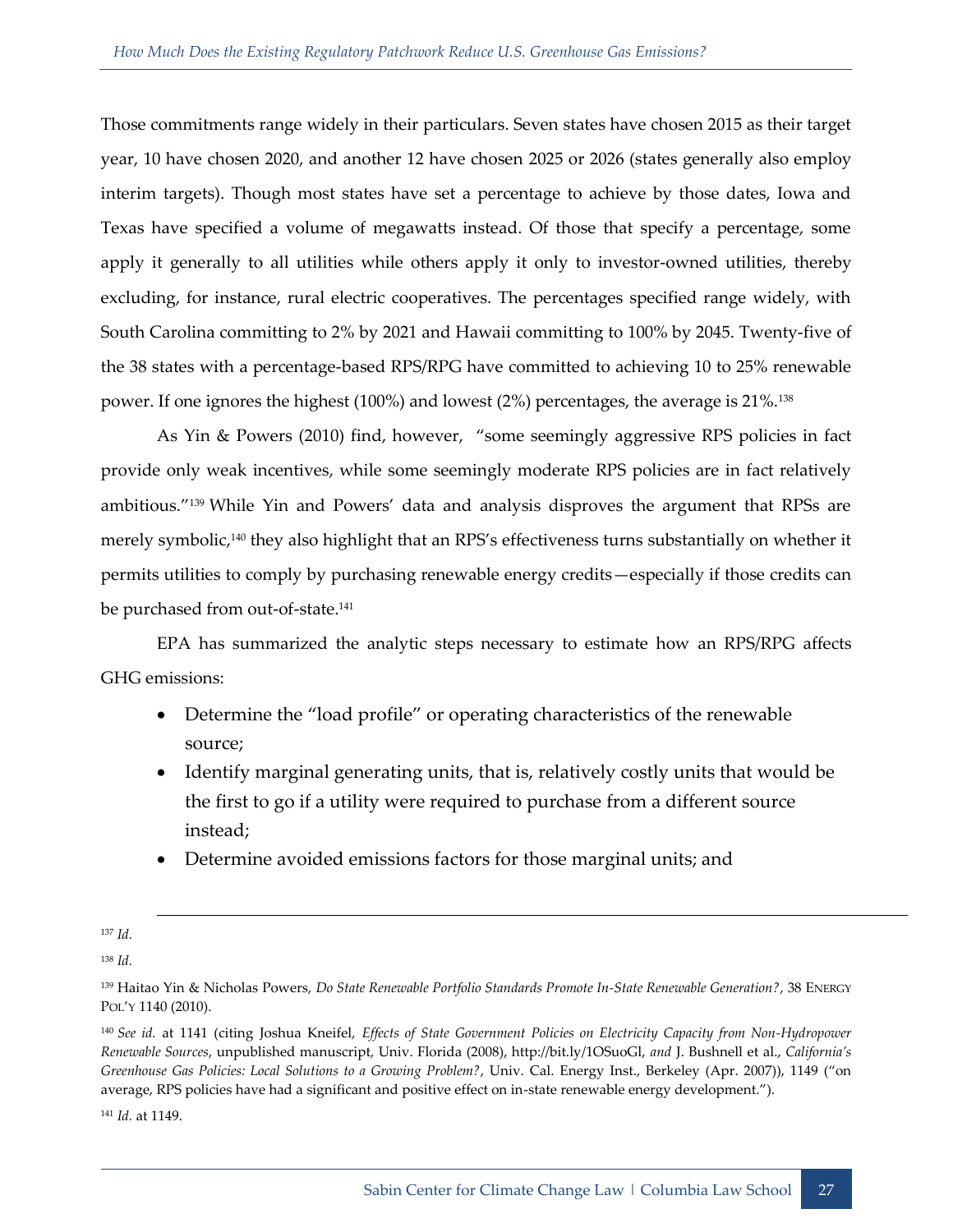• Calculate emissions reductions by multiplying the volume of avoided dirty generation by the appropriate emissions factor, subtracting as appropriate for emissions from whatever cleaner sources displace the marginal dirty ones.<sup>142</sup>

Because RPSs are not the only thing that displaces marginal generating units, even this stepwise analysis can be expected to only roughly approximate the relationship between RPSs and GHG emissions reductions.

*Have RPSs reduced emissions?* Yes, they have. Though analyses differ as to the amount, there is strong evidence that GHG emissions are lower—and have fallen faster—as a result of states' imposition of RPSs on their electricity sectors.<sup>143</sup>

*How much?* Different examinations of this question have provided somewhat divergent answers. Sekar & Sohngen (2014) examine RPSs' effect on GHG emissions from 1997 to 2010 and conclude that the effect is substantial—a reduction in national annual emissions of approximately 4%<sup>144</sup> or 224.76 Mt CO<sub>2</sub>e in 2010.<sup>145</sup> As the authors observe, "[g]iven that by 2010 the RPS have been in effect for only a few years in many states, this is a fairly significant impact."<sup>146</sup> Their model estimates that, in general, a 1% increase in an RPS requirement will reduce carbon intensity in that state by 0.6%.<sup>147</sup>

This is at odds with what Nelson et al. (2015) finds after examining EIA's 2011 revision of its 2007 projections.<sup>148</sup> Based on a decomposition analysis of EIA's revised estimate, Nelson et al. infer that RPSs can be expected to account for a 49.5 Mt CO<sub>2</sub>e reduction in annual emissions by

<sup>142</sup> EPA, BACKGROUND AND DRAFT METHODOLOGY FOR ESTIMATING ENERGY IMPACTS OF EE/RE POLICIES (Feb. 2014), http://bit.ly/1QPtzgu.

<sup>143</sup> *See* SAMANTHA SEKAR & BRENT SOHNGEN, RESOURCES FOR THE FUTURE, DP 14-10, THE EFFECTS OF RENEWABLE PORTFOLIO STANDARDS ON CARBON INTENSITY IN THE UNITED STATES, (Apr. 2014), http://bit.ly/1OQs9mV; Luke J.L. Eastin, *An Assessment of the Effectiveness of Renewable Portfolio Standards in the United States*, 27 ELECTRICITY J. 1040 (2014); Yin & Powers, *supra* note 140.

<sup>144</sup> Sekar & Sohngen, *supra* note 144.

<sup>145</sup> EIA, MONTHLY ENERGY REVIEW, DOE/EIA-0035, fig.36 (Nov. 2014) (historical and projected energy-related CO2e emissions).

<sup>146</sup> Sekar & Sohngen, *supra* note 144, at 10.

<sup>147</sup> *Id.* at 11.

<sup>148</sup> Hal T. Nelson et al., *The Great Recession or progressive energy policies? Explaining the decline in US greenhouse gas emissions forecasts*, J. ENVTL. PLANNING & MGMT., May 2015.